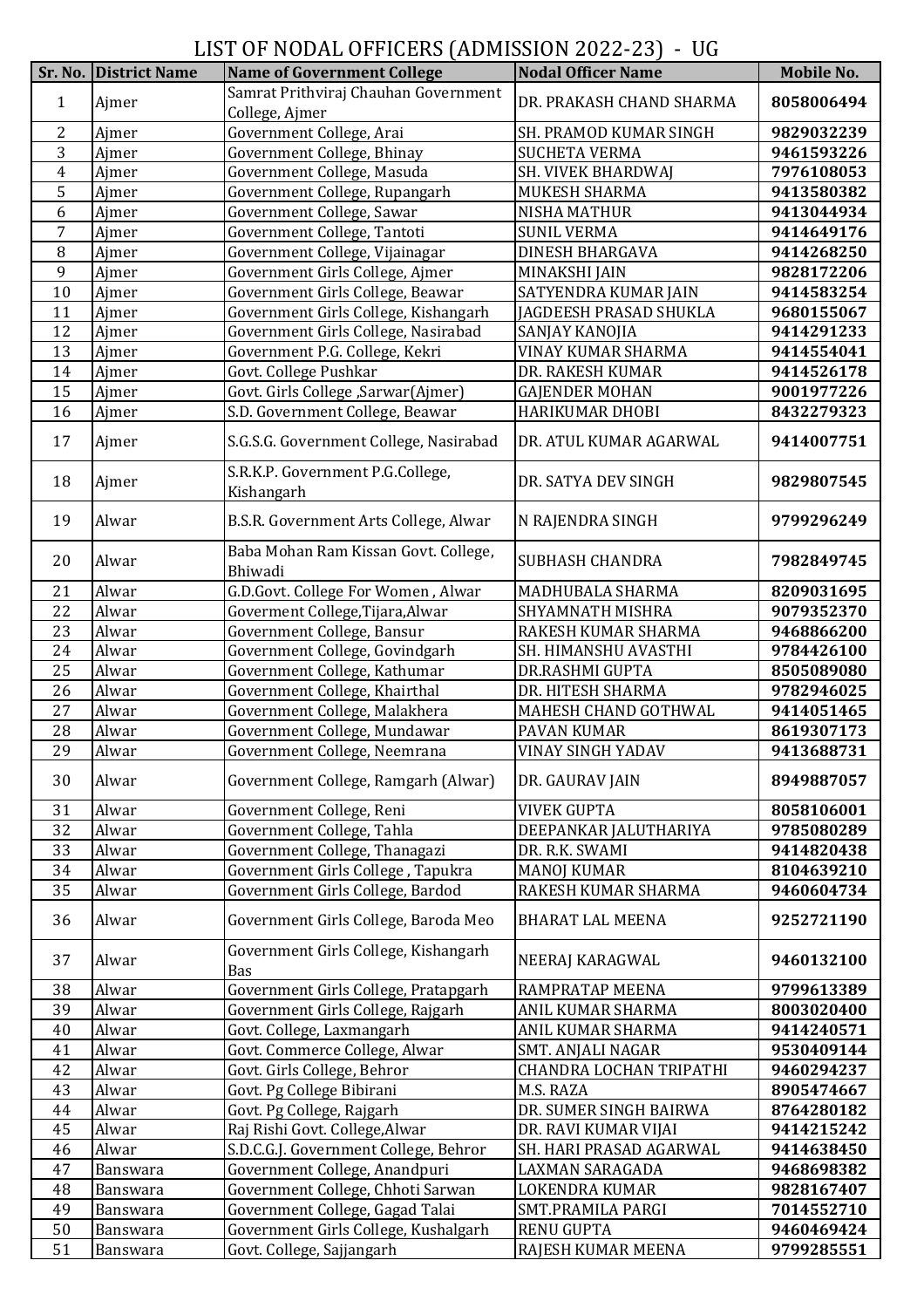|     | <b>Sr. No. District Name</b> | <b>Name of Government College</b>                                 | <b>Nodal Officer Name</b>   | <b>Mobile No.</b> |
|-----|------------------------------|-------------------------------------------------------------------|-----------------------------|-------------------|
| 52  | Banswara                     | Haridev Joshi Govt. Girls College,<br>Banswara                    | <b>MANOJ KUMAR</b>          | 8058273461        |
| 53  | Banswara                     | Mama Baleshwar Dayal Govt. College<br>Kushalgarh                  | <b>MAHENDRA KUMAR</b>       | 7737888334        |
| 54  | Banswara                     | Shri Govind Guru Govt. College,<br>Banswara                       | DR.ALKA RASTOGI             | 9413625870        |
| 55  | Baran                        | Government College, Atru                                          | KUNJI LAL MEENA             | 9414536549        |
| 56  | <b>Baran</b>                 | Government College, Nahargarh                                     | RAJENDRA MEENA              | 7589094534        |
| 57  | Baran                        | Government Girls College, Atru                                    | <b>VIJENDER SINGH</b>       | 9530299202        |
| 58  | Baran                        | Government Girls College, Chhabra                                 | <b>GOVIND SINGH MEENA</b>   | 9929720272        |
| 59  | <b>Baran</b>                 | Government Girls College, Kelwara                                 | MAHAVEER PRASAD SAHU        | 9460244537        |
| 60  | Baran                        | Government Girls P.G College, Baran                               | SANJAY KUMAR MEHTA          | 9928603432        |
| 61  | <b>Baran</b>                 | Government P. G. College, Baran                                   | SH. DEEPAK KUMAR            | 9413944125        |
| 62  | Baran                        | Govt. College Kelwara                                             | MANGILAL MAHAWAR            | 9602405188        |
| 63  | <b>Baran</b>                 | Govt. College, Antah                                              | RAVI KUMAR CHOPDAR          | 9414276528        |
| 64  | Baran                        | Govt. College, Chhabra                                            | KOSHAL KISHOR               | 9829674901        |
| 65  | Baran                        | Govt. College, Mangrol                                            | <b>BALLU RAM MEENA</b>      | 8094871193        |
| 66  | Baran                        | Govt. College, Shabad                                             | SHIV KUMAR MISHRA           | 9414101989        |
| 67  | Baran                        | Shri Premsingh Singhvi Government<br>College, Chhipabarod (Baran) | <b>KARUNA JOSHI</b>         | 9460582346        |
| 68  | <b>Barmer</b>                | D.R.J. Government Girls College, Balotra                          | DR. SANJAY MATHUR           | 9414129166        |
| 69  | Barmer                       | Government College, Barmer                                        | DR. ADARSH KISHORE          | 9413904492        |
| 70  | Barmer                       | Government College, Chouthan                                      | <b>ARVIND KUMAR</b>         | 9929470543        |
| 71  | Barmer                       | Government College, Gadra Road                                    | PRABHU DAYAL                | 9414643107        |
| 72  | Barmer                       | Government College, Kalyanpur                                     | SH. GIRDHARI RAM            | 9983535105        |
| 73  | <b>Barmer</b>                | Government College, Nokhada                                       | <b>NAWAL KISHORE</b>        | 9460086559        |
| 74  | Barmer                       | Government College, Patodi                                        | <b>USHA SINGH</b>           | 9460549841        |
| 75  | Barmer                       | Government College, Samdari                                       | <b>NEMI CHAND GARG</b>      | 9414760058        |
| 76  | Barmer                       | Government College, Sedwa                                         | <b>VEER SINGH BHATI</b>     | 9784140919        |
| 77  | <b>Barmer</b>                | Government College, Shiv                                          | <b>MADAN LAL</b>            | 9783125985        |
| 78  | <b>Barmer</b>                | Government College, Sindhari                                      | <b>GULAB DASS VAISHNAVA</b> | 9414477951        |
| 79  | Barmer                       | Government Girls College, Baytoo                                  | <b>SUMAN GODARA</b>         | 7976473711        |
| 80  | <b>Barmer</b>                | Government Girls College, Siwana                                  | <b>HIMMATA RAM</b>          | 9610514717        |
| 81  | Barmer                       | Govt. College Gudamalani                                          | <b>SOHAN LAL</b>            | 9413126749        |
| 82  | Barmer                       | Govt. College, Dhorimanna                                         | <b>MANISH AKHAWAT</b>       | 9024576886        |
| 83  | <b>Barmer</b>                | Govt. College, Siwana                                             | SURENDRA SINGH              | 9784320930        |
| 84  | <b>Barmer</b>                | Govt.College,Baytu(Barmer)                                        | <b>KESHA RAM</b>            | 8094835594        |
| 85  | Barmer                       | M.B.C. Govt. Girls College, Barmer                                | <b>SH. MUKESH PACHAURI</b>  | 9414351832        |
| 86  | Barmer                       | M.B.R. Govt. P G College, Balotra                                 | <b>HARDAN RAM</b>           | 9509365771        |
| 87  | Bharatpur                    | Government College, Kaman                                         | SH. BHAGIRATH PRASAD MEENA  | 9460500097        |
| 88  | Bharatpur                    | Government College, Nadbai                                        | SH. HARISH MEENA            | 9414468281        |
| 89  | Bharatpur                    | Government College, Nagar                                         | NARENDRA KUMAR RAI          | 9460502657        |
| 90  | Bharatpur                    | Government College, Rupwas                                        | YADAV SINGH                 | 7597758501        |
| 91  | Bharatpur                    | Government College, Sikri                                         | DR YOGESH KUMAR VASHISTHA   | 9414303638        |
| 92  | Bharatpur                    | Government Girls College, Jhaltala                                | <b>JITENDRA KUMAR</b>       | 7727857415        |
| 93  | Bharatpur                    | Government Girls College, Peepla                                  | LAXMI KANT GUPTA            | 9414389686        |
| 94  | Bharatpur                    | Government Girls College, Uchchain                                | <b>SUMAN GOYAL</b>          | 9414377065        |
| 95  | Bharatpur                    | Government Girls College, Deeg                                    | <b>ISHA SHARMA</b>          | 9414712217        |
| 96  | Bharatpur                    | Govt. College Bayana                                              | SH. HANUMAN PRASAD MEENA    | 9413669350        |
| 97  | Bharatpur                    | Govt. College, Pahari                                             | DR.MANVENDRA CHATURVEDI     | 9414715300        |
| 98  | Bharatpur                    | Govt. College, Uchain                                             | JAINENDRA KUMAR GUPTA       | 9460664151        |
| 99  | Bharatpur                    | Govt. College, Wair                                               | HANUMAN SAHAY KUMHAR        | 9414681193        |
| 100 | Bharatpur                    | Govt. Girls College Bayana (Bharatpur)                            | DR. NAVNEET SHARMA          | 9414654215        |
| 101 | Bharatpur                    | M A J Govt College Deeg (Bharatpur) Raj.                          | DR SATISH CHANDRA AGRAWAL   | 9414402894        |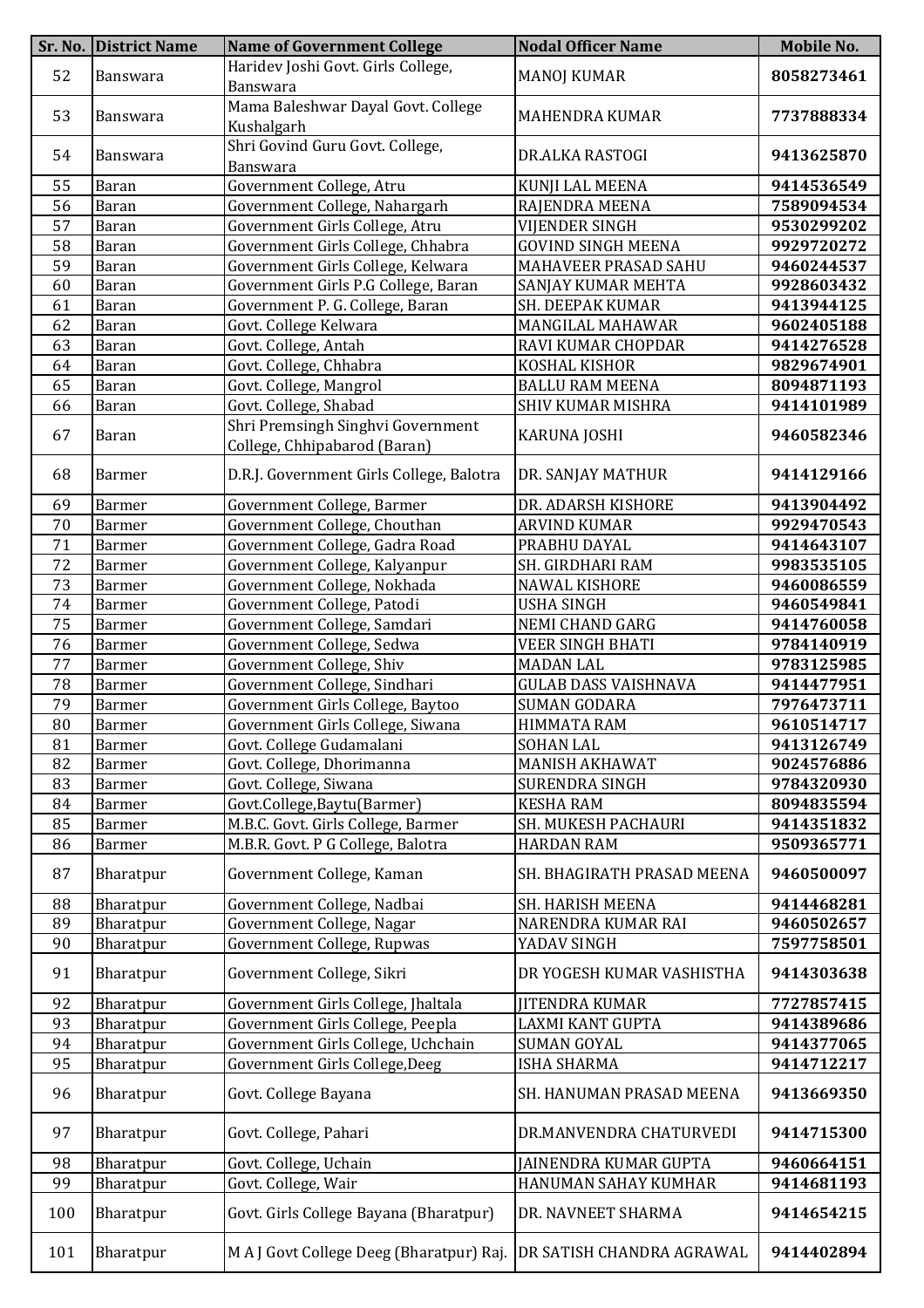|     | <b>Sr. No. District Name</b> | <b>Name of Government College</b>                       | <b>Nodal Officer Name</b>  | Mobile No. |
|-----|------------------------------|---------------------------------------------------------|----------------------------|------------|
| 102 | Bharatpur                    | M.S.J. Government College, Bharatpur                    | RAJESH SINGH               | 9413105407 |
| 103 | Bharatpur                    | R. D. Govt Girls College, Bharatpur                     | DR. SUNIL KUMAR GUPTA      | 9414714015 |
| 104 | Bhilwara                     | Government College, Bijolia                             | ADITYA DEV VAISHNAV        | 9468605233 |
| 105 | Bhilwara                     | Government College, Gangapur<br>(Bhilwara)              | RAJKUMARI SEN              | 9414364817 |
| 106 | Bhilwara                     | Government Girls College, Gulabpura                     | SATYAJEET JETHALI          | 9729665978 |
| 107 | Bhilwara                     | Government Girls College, Mandal                        | <b>MANISHA UDAWAT</b>      | 8003711169 |
| 108 | Bhilwara                     | Govt College, Asind                                     | <b>ANKIT YADAV</b>         | 9694962196 |
| 109 | Bhilwara                     | Govt College, Raipur (Bhilwara)                         | DR. NEMI CHAND KUMAWAT     | 9252278880 |
| 110 | Bhilwara                     | Govt. College, Banera                                   | NAND KISHORE SHARMA        | 9950915710 |
| 111 | Bhilwara                     | Govt. College, Jahazpur                                 | <b>ANANT CHOUDHARY</b>     | 9413965209 |
| 112 | Bhilwara                     | Govt. College, Kareda                                   | DR KASHMIR BHATT           | 8769227403 |
| 113 | Bhilwara                     | Kailash Trivedi Govt. Girls College,<br>Gangapur        | PARITOSH KADELA            | 8209090371 |
| 114 | Bhilwara                     | M.L.V. Govt. College, Bhilwara                          | DR. GYAN CHAND BHARTI      | 9414554756 |
| 115 | Bhilwara                     | S.C.M. Government College, Mandalgarh                   | <b>SURYAPRAKASH PAREEK</b> | 9828514918 |
| 116 | Bhilwara                     | S.M.M. Government Girls College,<br><b>Bhilwara</b>     | <b>SEEMA GAUR</b>          | 9414470964 |
| 117 | Bhilwara                     | S.P.S.B. Government College, Shahpura                   | DR. PUSHKAR RAJ MEENA      | 9414686132 |
| 118 | Bikaner                      | Government College, Deshnok                             | <b>MANISH KUMAR</b>        | 9461039422 |
| 119 | <b>Bikaner</b>               | Government College, Dungargarh                          | <b>SH. AMIT TANWAR</b>     | 9929069045 |
| 120 | Bikaner                      | Government College, Hadan                               | PITAMBAR MANGANI           | 9782296299 |
| 121 | Bikaner                      | Government College, Kolayat                             | MUKESH KUMAR SYAG          | 9772797827 |
| 122 | Bikaner                      | Government College, Poogal                              | RAJA RAM                   | 9828091636 |
| 123 | Bikaner                      | Government Girls College, Kolayat                       | RAJPAL SINGH               | 9887675282 |
| 124 | Bikaner                      | Government Girls College, Nokha                         | SUBHASH BISHNOI            | 9716029118 |
| 125 | Bikaner                      | Government Girls College, Sri<br>Dungargarh             | CHANDRA SHEKHAR KACHHAWA   | 9414426950 |
| 126 | Bikaner                      | Govt. College Lunkaransar                               | DR. OM PRAKASH SWAMI       | 7737131150 |
| 127 | <b>Bikaner</b>               | Govt. College, Bajju                                    | PRAVEEN KUMAR KHATRI       | 9414948727 |
| 128 | Bikaner                      | Govt. College, Chhatargarh                              | DR JYOTI SAREEN            | 9414953037 |
| 129 | Bikaner                      | Govt. College, Khajuwala                                | <b>FATEH CHAND CHAUHAN</b> | 9667358136 |
| 130 | <b>Bikaner</b>               | Govt. Dungar College, Bikaner                           | DR. MATRI DUTT SHARMA      | 9413940393 |
| 131 | Bikaner                      | Govt. M.S. College For Women, Bikaner                   | DR. AJANTA GAHLOT          | 9460452927 |
| 132 | Bikaner                      | M.L.B. Government College, Nokha                        | SATYA NARAYAN RAJPUROHIT   | 9413938930 |
| 133 | Bundi                        | Bhagwan Adinath Jairaj Marwara Govt.<br>College, Nainwa | ARCHANA AGRAWAL            | 9460636317 |
| 134 | Bundi                        | Government College, Hindoli                             | DR RAMESH CHAND MEENA      | 9460047347 |
| 135 | Bundi                        | Government Girls College, Bundi                         | <b>BIRAM DEV</b>           | 8058951121 |
| 136 | Bundi                        | Govt. College, Bundi                                    | SH. SUNIL MEENA            | 9772139357 |
| 137 | Chittorgarh                  | Government College, Badi Sadri                          | HEERA LAL SHARMA           | 7665939292 |
| 138 | Chittorgarh                  | Government College, Gangrar                             | ASHOK MOOLWANI             | 8824225368 |
| 139 | Chittorgarh                  | Government College, Nimbahera                           | DR. DEVA RAM               | 9413048096 |
| 140 | Chittorgarh                  | Government Girls College, Bassi                         | LOKESH JASORIA             | 9549557088 |
| 141 | Chittorgarh                  | Government Girls College, Chittorgarh                   | VARSHA SIKHWAL             | 9079274224 |
| 142 | Chittorgarh                  | Govt College Kapasan                                    | DR.SUNIL KUMAR KHATIK      | 9928208459 |
| 143 | Chittorgarh                  | Govt. College, Begun                                    | SANDEEP KUMAR ARYA         | 7891931020 |
| 144 | Chittorgarh                  | Govt. College, Rawatbhata                               | RAJANI MEENA               | 8764337444 |
| 145 | Chittorgarh                  | M.P. Government P.G. College,<br>Chittorgarh            | DR. ANIL KUMAR CHOHADIA    | 9829052093 |
| 146 | Chittorgarh                  | S.S. Government College, Mandphiya                      | SANT KUMAR MEENA           | 8209871185 |
| 147 | Churu                        | G.H.S. Govt. P.G. College, Sujangarh                    | <b>G.D. CHARAN</b>         | 9414587319 |
| 148 | Churu                        | Government College, Bidasar                             | CHANDRA PRAKASH BARUPAL    | 9461327456 |
| 149 | Churu                        | Government College, Rajaldesar                          | VIRENDRA                   | 7014395585 |
| 150 | Churu                        | Government College, Ratangarh                           | DR K C JOSHI               | 9828997171 |
| 151 | Churu                        | Government College, Sahawa                              | <b>CHHOTU RAM</b>          | 9650680317 |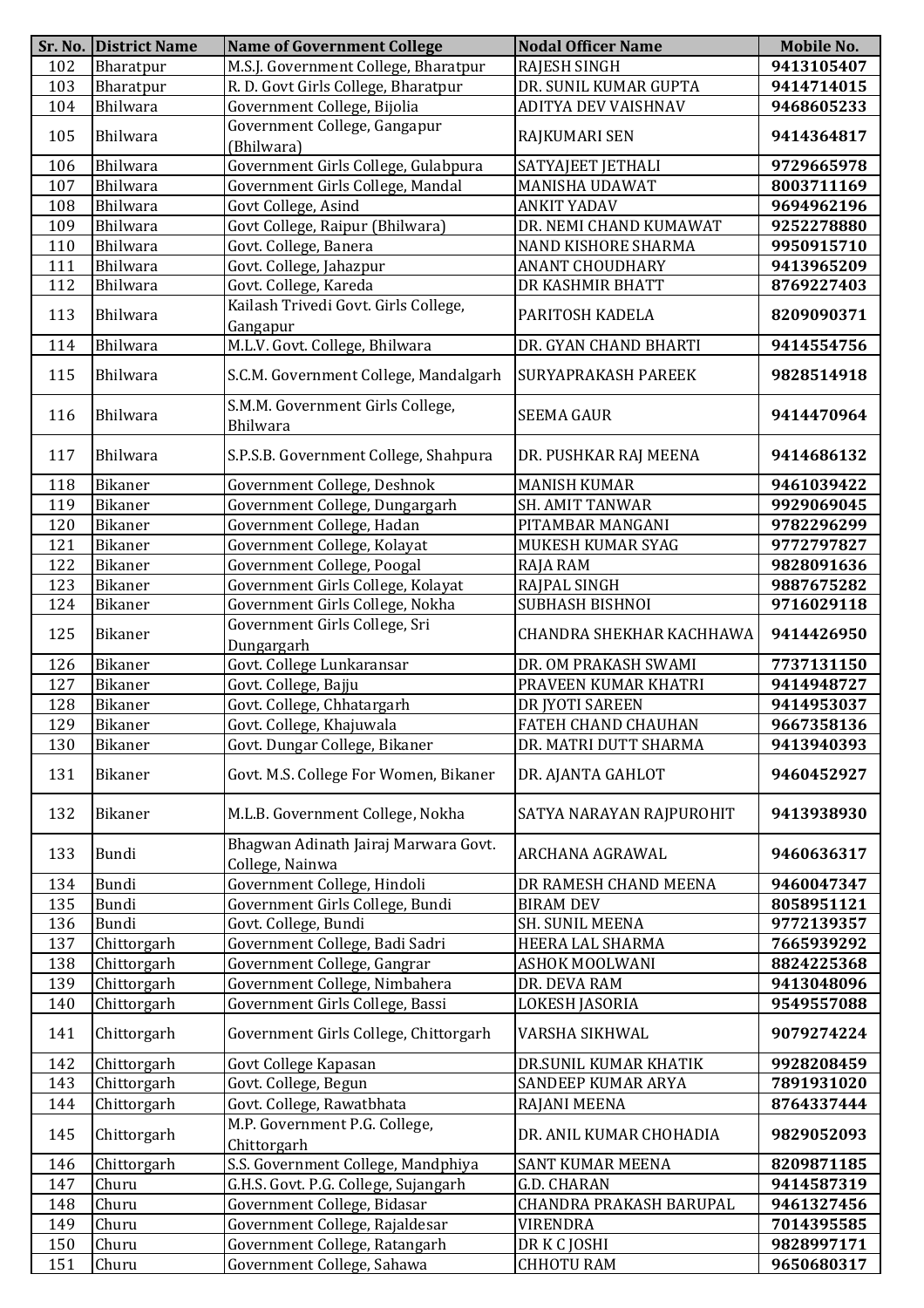| <b>SHISHRAM</b><br>152<br>Churu<br>9928711340<br>Government Girls College, Sandwa<br>153<br>RAVI KANT MEENA<br>Churu<br>8058602383<br>Churu<br>Government Girls College, Sardarsahar<br>154<br><b>NAWEEN KUMAR PAREEK</b><br>9828775005<br>155<br>Churu<br>Govt. College, Rajgarh, Churu<br><b>SH.NARESH KUMAR</b><br>8058603576<br>Churu<br>Govt. Girls College, Churu<br><b>SH. ANUJ KUMAR</b><br>156<br>9529390707<br>Churu<br>Govt. Girls College, Rajgarh<br>157<br>DR. NAVNEET DHAWAN<br>9414648401<br>Churu<br>Govt. Lohia College, Churu<br>158<br>DR. A.L. KULHARI<br>9414465544<br>Govt.Girls College Taranagar<br>159<br>Churu<br><b>SH- NARESH KUMAR BHARI</b><br>9999912050<br>Churu<br>M.J.D. Government College, Taranagar<br>160<br>RAJANDRA PRASAD KASWAN<br>9468691140<br>Master Bhanwarlal Meghwal Govt. Girls<br>SHIKHA AGRAWAL<br>161<br>Churu<br>9414541457<br>College, Sujangarh<br>S. B. D. Government College,<br>162<br>Churu<br>KAVITA SHARMA<br>9413148678<br>Sardarshahar<br>S.K.D.L. Government Girls College,<br>163<br>Churu<br>9461106111<br>RAKESH KUMAR MAHARIYA<br>Ratangarh<br>Government College Sikrai, Dausa<br>Dausa<br>164<br>SUHEEL KUMAR BASWAL<br>9782613667<br>Government College, Baswa<br><b>JR VERMA</b><br>9783828496<br>165<br>Dausa<br>Government College, Mandawar<br>NARENDRA KUMAR MEENA<br>9413085782<br>166<br>Dausa<br>9694312842<br>167<br>Government College, Nangal Rajawtaan<br><b>SIYARAM MEENA</b><br>Dausa<br>Government Girls College, Dausa<br>DR. VIJAY KUMAR MEENA<br>9414296927<br>168<br>Dausa<br>169<br>Dausa<br>Government Girls College, Lawan<br>ANKUSH KUMAR MEENA<br>9772364688<br>170<br>Government Girls College, Mahuwa<br><b>SUSHILA MEENA</b><br>Dausa<br>8178472147<br>171<br>Dausa<br>Government Girls College, Mandawari<br>THANDI LAL MEENA<br>7976628212<br>Government Girls College, Ramgarh<br>172<br>RAMSINGH NATHAWAT<br>9462936958<br>Dausa<br>Pachwara<br>Government Girls College, Santhal<br>RAM KISHOR MOURYA<br>9414705857<br>173<br>Dausa<br>Govt. College, Mahua<br>DR. SANJAY KUMAR MADAWAT<br>9461029786<br>174<br>Dausa<br><b>CHETAN PRAKESH MEENA</b><br>175<br>Dausa<br>Govt. Girls College, Bandikui<br>9414334939<br>176<br>Govt. Girls College, Lalsot<br><b>HARI SINGH MEENA</b><br>Dausa<br>9785141886<br>Govt. Girls College, Sikandara<br>177<br>Dausa<br><b>ANKITA GUPTA</b><br>9829694276<br>178<br>Rajesh Pilot Govt. P.G. College, Lalsot<br>Dausa<br>DR. SUBHASH PAHADIYA<br>9461861489<br>DR. VINOD KUMAR BAIRWA<br>9414300816<br>179<br>Dausa<br>S.R.P. Government College, Bandikui<br>Sw. Pt. Nawal Kishore Sharma<br>DR. ABHISHEK VASHISHTHA<br>9413968571<br>180<br>Dausa<br>Government P.G. College, Dausa<br>Government College, Basai Nawab<br>Dhaulpur<br><b>MANOJ KUMAR SINGH</b><br>181<br>7742268988<br>182<br>Dhaulpur<br>Government College, Baseri<br>SH. PRADEEP KUMAR SHARMA<br>9461152160<br>Dhaulpur<br>183<br>Government College, Mania<br><b>MAMTA VERMA</b><br>9462351822<br>Government College, Sarmathura<br>DEVENDRA KUMAR GUPTA<br>184<br>Dhaulpur<br>7568032313<br>Government Girls College, Bari<br>Dhaulpur<br><b>GUMAN SINGH MINA</b><br>7891676734<br>185<br>Government Girls College, Marena<br>186<br>Dhaulpur<br>VISHAMBHAR DAYAL PARASHAR<br>9828431943<br>187<br>Dhaulpur<br>Government P.G. College, Dholpur<br>MANISHA SAXENA<br>9412165755<br>Dhaulpur<br>Govt Girls College Dholpur<br>188<br>DR. DEVENDER SINGH PARMAR<br>8209713261<br>189<br>Dhaulpur<br>Govt. College, Rajakhera<br>7078222291<br>RAJBALA SINGH<br>Dhaulpur<br>Govt. College, Saipau<br>190<br>DR. RAJESH KUMAR SHARMA<br>7014469694<br>Govt.College Bari,Dholpur<br>Dhaulpur<br>191<br>RAMESH CHAND MEENA<br>9352445146<br>192<br>Government College, Bicchiwara<br>HIMANSHU PARMAR<br>9414805501<br>Dungarpur<br>193<br>Government College, Chikhali<br>Dungarpur<br>TUSHAR BARANDA<br>7742104996<br>Government College, Chorasi<br>194<br>Dungarpur<br>VIKASH KUMAR SURELA<br>9887675733<br>Government College, Paldewal<br>195<br><b>GOURI SHANKAR MEENA</b><br>9414723881<br>Dungarpur<br>196<br>Government College, Ramsagra<br><b>ATUL PARMAR</b><br>9928992172<br>Dungarpur<br>Govt. College, Seemalwara<br>197<br>DR. KEJAL KHATRI<br>9409173361<br>Dungarpur<br>S.B.P. Government College, Dungarpur<br>198<br>ANJU SHARMA<br>9079962120<br>Dungarpur<br>199<br>S.S.B.B. Government College, Sagwara<br><b>DEEPAK SALVI</b><br>8947967966<br>Dungarpur | Sr. No. District Name | <b>Name of Government College</b> | <b>Nodal Officer Name</b> | <b>Mobile No.</b> |
|---------------------------------------------------------------------------------------------------------------------------------------------------------------------------------------------------------------------------------------------------------------------------------------------------------------------------------------------------------------------------------------------------------------------------------------------------------------------------------------------------------------------------------------------------------------------------------------------------------------------------------------------------------------------------------------------------------------------------------------------------------------------------------------------------------------------------------------------------------------------------------------------------------------------------------------------------------------------------------------------------------------------------------------------------------------------------------------------------------------------------------------------------------------------------------------------------------------------------------------------------------------------------------------------------------------------------------------------------------------------------------------------------------------------------------------------------------------------------------------------------------------------------------------------------------------------------------------------------------------------------------------------------------------------------------------------------------------------------------------------------------------------------------------------------------------------------------------------------------------------------------------------------------------------------------------------------------------------------------------------------------------------------------------------------------------------------------------------------------------------------------------------------------------------------------------------------------------------------------------------------------------------------------------------------------------------------------------------------------------------------------------------------------------------------------------------------------------------------------------------------------------------------------------------------------------------------------------------------------------------------------------------------------------------------------------------------------------------------------------------------------------------------------------------------------------------------------------------------------------------------------------------------------------------------------------------------------------------------------------------------------------------------------------------------------------------------------------------------------------------------------------------------------------------------------------------------------------------------------------------------------------------------------------------------------------------------------------------------------------------------------------------------------------------------------------------------------------------------------------------------------------------------------------------------------------------------------------------------------------------------------------------------------------------------------------------------------------------------------------------------------------------------------------------------------------------------------------------------------------------------------------------------------------------------------------------------------------------------------------------------------------------------------------------------------------------------------------------------------------------------------------------------------------------------------------------------------------------------------------------------------------------------------------------------------------------------------------------------------------------------------------------------------------------------------------------------------------------------------------------------|-----------------------|-----------------------------------|---------------------------|-------------------|
|                                                                                                                                                                                                                                                                                                                                                                                                                                                                                                                                                                                                                                                                                                                                                                                                                                                                                                                                                                                                                                                                                                                                                                                                                                                                                                                                                                                                                                                                                                                                                                                                                                                                                                                                                                                                                                                                                                                                                                                                                                                                                                                                                                                                                                                                                                                                                                                                                                                                                                                                                                                                                                                                                                                                                                                                                                                                                                                                                                                                                                                                                                                                                                                                                                                                                                                                                                                                                                                                                                                                                                                                                                                                                                                                                                                                                                                                                                                                                                                                                                                                                                                                                                                                                                                                                                                                                                                                                                                                                                   |                       | Government College, Sidhmukh      |                           |                   |
|                                                                                                                                                                                                                                                                                                                                                                                                                                                                                                                                                                                                                                                                                                                                                                                                                                                                                                                                                                                                                                                                                                                                                                                                                                                                                                                                                                                                                                                                                                                                                                                                                                                                                                                                                                                                                                                                                                                                                                                                                                                                                                                                                                                                                                                                                                                                                                                                                                                                                                                                                                                                                                                                                                                                                                                                                                                                                                                                                                                                                                                                                                                                                                                                                                                                                                                                                                                                                                                                                                                                                                                                                                                                                                                                                                                                                                                                                                                                                                                                                                                                                                                                                                                                                                                                                                                                                                                                                                                                                                   |                       |                                   |                           |                   |
|                                                                                                                                                                                                                                                                                                                                                                                                                                                                                                                                                                                                                                                                                                                                                                                                                                                                                                                                                                                                                                                                                                                                                                                                                                                                                                                                                                                                                                                                                                                                                                                                                                                                                                                                                                                                                                                                                                                                                                                                                                                                                                                                                                                                                                                                                                                                                                                                                                                                                                                                                                                                                                                                                                                                                                                                                                                                                                                                                                                                                                                                                                                                                                                                                                                                                                                                                                                                                                                                                                                                                                                                                                                                                                                                                                                                                                                                                                                                                                                                                                                                                                                                                                                                                                                                                                                                                                                                                                                                                                   |                       |                                   |                           |                   |
|                                                                                                                                                                                                                                                                                                                                                                                                                                                                                                                                                                                                                                                                                                                                                                                                                                                                                                                                                                                                                                                                                                                                                                                                                                                                                                                                                                                                                                                                                                                                                                                                                                                                                                                                                                                                                                                                                                                                                                                                                                                                                                                                                                                                                                                                                                                                                                                                                                                                                                                                                                                                                                                                                                                                                                                                                                                                                                                                                                                                                                                                                                                                                                                                                                                                                                                                                                                                                                                                                                                                                                                                                                                                                                                                                                                                                                                                                                                                                                                                                                                                                                                                                                                                                                                                                                                                                                                                                                                                                                   |                       |                                   |                           |                   |
|                                                                                                                                                                                                                                                                                                                                                                                                                                                                                                                                                                                                                                                                                                                                                                                                                                                                                                                                                                                                                                                                                                                                                                                                                                                                                                                                                                                                                                                                                                                                                                                                                                                                                                                                                                                                                                                                                                                                                                                                                                                                                                                                                                                                                                                                                                                                                                                                                                                                                                                                                                                                                                                                                                                                                                                                                                                                                                                                                                                                                                                                                                                                                                                                                                                                                                                                                                                                                                                                                                                                                                                                                                                                                                                                                                                                                                                                                                                                                                                                                                                                                                                                                                                                                                                                                                                                                                                                                                                                                                   |                       |                                   |                           |                   |
|                                                                                                                                                                                                                                                                                                                                                                                                                                                                                                                                                                                                                                                                                                                                                                                                                                                                                                                                                                                                                                                                                                                                                                                                                                                                                                                                                                                                                                                                                                                                                                                                                                                                                                                                                                                                                                                                                                                                                                                                                                                                                                                                                                                                                                                                                                                                                                                                                                                                                                                                                                                                                                                                                                                                                                                                                                                                                                                                                                                                                                                                                                                                                                                                                                                                                                                                                                                                                                                                                                                                                                                                                                                                                                                                                                                                                                                                                                                                                                                                                                                                                                                                                                                                                                                                                                                                                                                                                                                                                                   |                       |                                   |                           |                   |
|                                                                                                                                                                                                                                                                                                                                                                                                                                                                                                                                                                                                                                                                                                                                                                                                                                                                                                                                                                                                                                                                                                                                                                                                                                                                                                                                                                                                                                                                                                                                                                                                                                                                                                                                                                                                                                                                                                                                                                                                                                                                                                                                                                                                                                                                                                                                                                                                                                                                                                                                                                                                                                                                                                                                                                                                                                                                                                                                                                                                                                                                                                                                                                                                                                                                                                                                                                                                                                                                                                                                                                                                                                                                                                                                                                                                                                                                                                                                                                                                                                                                                                                                                                                                                                                                                                                                                                                                                                                                                                   |                       |                                   |                           |                   |
|                                                                                                                                                                                                                                                                                                                                                                                                                                                                                                                                                                                                                                                                                                                                                                                                                                                                                                                                                                                                                                                                                                                                                                                                                                                                                                                                                                                                                                                                                                                                                                                                                                                                                                                                                                                                                                                                                                                                                                                                                                                                                                                                                                                                                                                                                                                                                                                                                                                                                                                                                                                                                                                                                                                                                                                                                                                                                                                                                                                                                                                                                                                                                                                                                                                                                                                                                                                                                                                                                                                                                                                                                                                                                                                                                                                                                                                                                                                                                                                                                                                                                                                                                                                                                                                                                                                                                                                                                                                                                                   |                       |                                   |                           |                   |
|                                                                                                                                                                                                                                                                                                                                                                                                                                                                                                                                                                                                                                                                                                                                                                                                                                                                                                                                                                                                                                                                                                                                                                                                                                                                                                                                                                                                                                                                                                                                                                                                                                                                                                                                                                                                                                                                                                                                                                                                                                                                                                                                                                                                                                                                                                                                                                                                                                                                                                                                                                                                                                                                                                                                                                                                                                                                                                                                                                                                                                                                                                                                                                                                                                                                                                                                                                                                                                                                                                                                                                                                                                                                                                                                                                                                                                                                                                                                                                                                                                                                                                                                                                                                                                                                                                                                                                                                                                                                                                   |                       |                                   |                           |                   |
|                                                                                                                                                                                                                                                                                                                                                                                                                                                                                                                                                                                                                                                                                                                                                                                                                                                                                                                                                                                                                                                                                                                                                                                                                                                                                                                                                                                                                                                                                                                                                                                                                                                                                                                                                                                                                                                                                                                                                                                                                                                                                                                                                                                                                                                                                                                                                                                                                                                                                                                                                                                                                                                                                                                                                                                                                                                                                                                                                                                                                                                                                                                                                                                                                                                                                                                                                                                                                                                                                                                                                                                                                                                                                                                                                                                                                                                                                                                                                                                                                                                                                                                                                                                                                                                                                                                                                                                                                                                                                                   |                       |                                   |                           |                   |
|                                                                                                                                                                                                                                                                                                                                                                                                                                                                                                                                                                                                                                                                                                                                                                                                                                                                                                                                                                                                                                                                                                                                                                                                                                                                                                                                                                                                                                                                                                                                                                                                                                                                                                                                                                                                                                                                                                                                                                                                                                                                                                                                                                                                                                                                                                                                                                                                                                                                                                                                                                                                                                                                                                                                                                                                                                                                                                                                                                                                                                                                                                                                                                                                                                                                                                                                                                                                                                                                                                                                                                                                                                                                                                                                                                                                                                                                                                                                                                                                                                                                                                                                                                                                                                                                                                                                                                                                                                                                                                   |                       |                                   |                           |                   |
|                                                                                                                                                                                                                                                                                                                                                                                                                                                                                                                                                                                                                                                                                                                                                                                                                                                                                                                                                                                                                                                                                                                                                                                                                                                                                                                                                                                                                                                                                                                                                                                                                                                                                                                                                                                                                                                                                                                                                                                                                                                                                                                                                                                                                                                                                                                                                                                                                                                                                                                                                                                                                                                                                                                                                                                                                                                                                                                                                                                                                                                                                                                                                                                                                                                                                                                                                                                                                                                                                                                                                                                                                                                                                                                                                                                                                                                                                                                                                                                                                                                                                                                                                                                                                                                                                                                                                                                                                                                                                                   |                       |                                   |                           |                   |
|                                                                                                                                                                                                                                                                                                                                                                                                                                                                                                                                                                                                                                                                                                                                                                                                                                                                                                                                                                                                                                                                                                                                                                                                                                                                                                                                                                                                                                                                                                                                                                                                                                                                                                                                                                                                                                                                                                                                                                                                                                                                                                                                                                                                                                                                                                                                                                                                                                                                                                                                                                                                                                                                                                                                                                                                                                                                                                                                                                                                                                                                                                                                                                                                                                                                                                                                                                                                                                                                                                                                                                                                                                                                                                                                                                                                                                                                                                                                                                                                                                                                                                                                                                                                                                                                                                                                                                                                                                                                                                   |                       |                                   |                           |                   |
|                                                                                                                                                                                                                                                                                                                                                                                                                                                                                                                                                                                                                                                                                                                                                                                                                                                                                                                                                                                                                                                                                                                                                                                                                                                                                                                                                                                                                                                                                                                                                                                                                                                                                                                                                                                                                                                                                                                                                                                                                                                                                                                                                                                                                                                                                                                                                                                                                                                                                                                                                                                                                                                                                                                                                                                                                                                                                                                                                                                                                                                                                                                                                                                                                                                                                                                                                                                                                                                                                                                                                                                                                                                                                                                                                                                                                                                                                                                                                                                                                                                                                                                                                                                                                                                                                                                                                                                                                                                                                                   |                       |                                   |                           |                   |
|                                                                                                                                                                                                                                                                                                                                                                                                                                                                                                                                                                                                                                                                                                                                                                                                                                                                                                                                                                                                                                                                                                                                                                                                                                                                                                                                                                                                                                                                                                                                                                                                                                                                                                                                                                                                                                                                                                                                                                                                                                                                                                                                                                                                                                                                                                                                                                                                                                                                                                                                                                                                                                                                                                                                                                                                                                                                                                                                                                                                                                                                                                                                                                                                                                                                                                                                                                                                                                                                                                                                                                                                                                                                                                                                                                                                                                                                                                                                                                                                                                                                                                                                                                                                                                                                                                                                                                                                                                                                                                   |                       |                                   |                           |                   |
|                                                                                                                                                                                                                                                                                                                                                                                                                                                                                                                                                                                                                                                                                                                                                                                                                                                                                                                                                                                                                                                                                                                                                                                                                                                                                                                                                                                                                                                                                                                                                                                                                                                                                                                                                                                                                                                                                                                                                                                                                                                                                                                                                                                                                                                                                                                                                                                                                                                                                                                                                                                                                                                                                                                                                                                                                                                                                                                                                                                                                                                                                                                                                                                                                                                                                                                                                                                                                                                                                                                                                                                                                                                                                                                                                                                                                                                                                                                                                                                                                                                                                                                                                                                                                                                                                                                                                                                                                                                                                                   |                       |                                   |                           |                   |
|                                                                                                                                                                                                                                                                                                                                                                                                                                                                                                                                                                                                                                                                                                                                                                                                                                                                                                                                                                                                                                                                                                                                                                                                                                                                                                                                                                                                                                                                                                                                                                                                                                                                                                                                                                                                                                                                                                                                                                                                                                                                                                                                                                                                                                                                                                                                                                                                                                                                                                                                                                                                                                                                                                                                                                                                                                                                                                                                                                                                                                                                                                                                                                                                                                                                                                                                                                                                                                                                                                                                                                                                                                                                                                                                                                                                                                                                                                                                                                                                                                                                                                                                                                                                                                                                                                                                                                                                                                                                                                   |                       |                                   |                           |                   |
|                                                                                                                                                                                                                                                                                                                                                                                                                                                                                                                                                                                                                                                                                                                                                                                                                                                                                                                                                                                                                                                                                                                                                                                                                                                                                                                                                                                                                                                                                                                                                                                                                                                                                                                                                                                                                                                                                                                                                                                                                                                                                                                                                                                                                                                                                                                                                                                                                                                                                                                                                                                                                                                                                                                                                                                                                                                                                                                                                                                                                                                                                                                                                                                                                                                                                                                                                                                                                                                                                                                                                                                                                                                                                                                                                                                                                                                                                                                                                                                                                                                                                                                                                                                                                                                                                                                                                                                                                                                                                                   |                       |                                   |                           |                   |
|                                                                                                                                                                                                                                                                                                                                                                                                                                                                                                                                                                                                                                                                                                                                                                                                                                                                                                                                                                                                                                                                                                                                                                                                                                                                                                                                                                                                                                                                                                                                                                                                                                                                                                                                                                                                                                                                                                                                                                                                                                                                                                                                                                                                                                                                                                                                                                                                                                                                                                                                                                                                                                                                                                                                                                                                                                                                                                                                                                                                                                                                                                                                                                                                                                                                                                                                                                                                                                                                                                                                                                                                                                                                                                                                                                                                                                                                                                                                                                                                                                                                                                                                                                                                                                                                                                                                                                                                                                                                                                   |                       |                                   |                           |                   |
|                                                                                                                                                                                                                                                                                                                                                                                                                                                                                                                                                                                                                                                                                                                                                                                                                                                                                                                                                                                                                                                                                                                                                                                                                                                                                                                                                                                                                                                                                                                                                                                                                                                                                                                                                                                                                                                                                                                                                                                                                                                                                                                                                                                                                                                                                                                                                                                                                                                                                                                                                                                                                                                                                                                                                                                                                                                                                                                                                                                                                                                                                                                                                                                                                                                                                                                                                                                                                                                                                                                                                                                                                                                                                                                                                                                                                                                                                                                                                                                                                                                                                                                                                                                                                                                                                                                                                                                                                                                                                                   |                       |                                   |                           |                   |
|                                                                                                                                                                                                                                                                                                                                                                                                                                                                                                                                                                                                                                                                                                                                                                                                                                                                                                                                                                                                                                                                                                                                                                                                                                                                                                                                                                                                                                                                                                                                                                                                                                                                                                                                                                                                                                                                                                                                                                                                                                                                                                                                                                                                                                                                                                                                                                                                                                                                                                                                                                                                                                                                                                                                                                                                                                                                                                                                                                                                                                                                                                                                                                                                                                                                                                                                                                                                                                                                                                                                                                                                                                                                                                                                                                                                                                                                                                                                                                                                                                                                                                                                                                                                                                                                                                                                                                                                                                                                                                   |                       |                                   |                           |                   |
|                                                                                                                                                                                                                                                                                                                                                                                                                                                                                                                                                                                                                                                                                                                                                                                                                                                                                                                                                                                                                                                                                                                                                                                                                                                                                                                                                                                                                                                                                                                                                                                                                                                                                                                                                                                                                                                                                                                                                                                                                                                                                                                                                                                                                                                                                                                                                                                                                                                                                                                                                                                                                                                                                                                                                                                                                                                                                                                                                                                                                                                                                                                                                                                                                                                                                                                                                                                                                                                                                                                                                                                                                                                                                                                                                                                                                                                                                                                                                                                                                                                                                                                                                                                                                                                                                                                                                                                                                                                                                                   |                       |                                   |                           |                   |
|                                                                                                                                                                                                                                                                                                                                                                                                                                                                                                                                                                                                                                                                                                                                                                                                                                                                                                                                                                                                                                                                                                                                                                                                                                                                                                                                                                                                                                                                                                                                                                                                                                                                                                                                                                                                                                                                                                                                                                                                                                                                                                                                                                                                                                                                                                                                                                                                                                                                                                                                                                                                                                                                                                                                                                                                                                                                                                                                                                                                                                                                                                                                                                                                                                                                                                                                                                                                                                                                                                                                                                                                                                                                                                                                                                                                                                                                                                                                                                                                                                                                                                                                                                                                                                                                                                                                                                                                                                                                                                   |                       |                                   |                           |                   |
|                                                                                                                                                                                                                                                                                                                                                                                                                                                                                                                                                                                                                                                                                                                                                                                                                                                                                                                                                                                                                                                                                                                                                                                                                                                                                                                                                                                                                                                                                                                                                                                                                                                                                                                                                                                                                                                                                                                                                                                                                                                                                                                                                                                                                                                                                                                                                                                                                                                                                                                                                                                                                                                                                                                                                                                                                                                                                                                                                                                                                                                                                                                                                                                                                                                                                                                                                                                                                                                                                                                                                                                                                                                                                                                                                                                                                                                                                                                                                                                                                                                                                                                                                                                                                                                                                                                                                                                                                                                                                                   |                       |                                   |                           |                   |
|                                                                                                                                                                                                                                                                                                                                                                                                                                                                                                                                                                                                                                                                                                                                                                                                                                                                                                                                                                                                                                                                                                                                                                                                                                                                                                                                                                                                                                                                                                                                                                                                                                                                                                                                                                                                                                                                                                                                                                                                                                                                                                                                                                                                                                                                                                                                                                                                                                                                                                                                                                                                                                                                                                                                                                                                                                                                                                                                                                                                                                                                                                                                                                                                                                                                                                                                                                                                                                                                                                                                                                                                                                                                                                                                                                                                                                                                                                                                                                                                                                                                                                                                                                                                                                                                                                                                                                                                                                                                                                   |                       |                                   |                           |                   |
|                                                                                                                                                                                                                                                                                                                                                                                                                                                                                                                                                                                                                                                                                                                                                                                                                                                                                                                                                                                                                                                                                                                                                                                                                                                                                                                                                                                                                                                                                                                                                                                                                                                                                                                                                                                                                                                                                                                                                                                                                                                                                                                                                                                                                                                                                                                                                                                                                                                                                                                                                                                                                                                                                                                                                                                                                                                                                                                                                                                                                                                                                                                                                                                                                                                                                                                                                                                                                                                                                                                                                                                                                                                                                                                                                                                                                                                                                                                                                                                                                                                                                                                                                                                                                                                                                                                                                                                                                                                                                                   |                       |                                   |                           |                   |
|                                                                                                                                                                                                                                                                                                                                                                                                                                                                                                                                                                                                                                                                                                                                                                                                                                                                                                                                                                                                                                                                                                                                                                                                                                                                                                                                                                                                                                                                                                                                                                                                                                                                                                                                                                                                                                                                                                                                                                                                                                                                                                                                                                                                                                                                                                                                                                                                                                                                                                                                                                                                                                                                                                                                                                                                                                                                                                                                                                                                                                                                                                                                                                                                                                                                                                                                                                                                                                                                                                                                                                                                                                                                                                                                                                                                                                                                                                                                                                                                                                                                                                                                                                                                                                                                                                                                                                                                                                                                                                   |                       |                                   |                           |                   |
|                                                                                                                                                                                                                                                                                                                                                                                                                                                                                                                                                                                                                                                                                                                                                                                                                                                                                                                                                                                                                                                                                                                                                                                                                                                                                                                                                                                                                                                                                                                                                                                                                                                                                                                                                                                                                                                                                                                                                                                                                                                                                                                                                                                                                                                                                                                                                                                                                                                                                                                                                                                                                                                                                                                                                                                                                                                                                                                                                                                                                                                                                                                                                                                                                                                                                                                                                                                                                                                                                                                                                                                                                                                                                                                                                                                                                                                                                                                                                                                                                                                                                                                                                                                                                                                                                                                                                                                                                                                                                                   |                       |                                   |                           |                   |
|                                                                                                                                                                                                                                                                                                                                                                                                                                                                                                                                                                                                                                                                                                                                                                                                                                                                                                                                                                                                                                                                                                                                                                                                                                                                                                                                                                                                                                                                                                                                                                                                                                                                                                                                                                                                                                                                                                                                                                                                                                                                                                                                                                                                                                                                                                                                                                                                                                                                                                                                                                                                                                                                                                                                                                                                                                                                                                                                                                                                                                                                                                                                                                                                                                                                                                                                                                                                                                                                                                                                                                                                                                                                                                                                                                                                                                                                                                                                                                                                                                                                                                                                                                                                                                                                                                                                                                                                                                                                                                   |                       |                                   |                           |                   |
|                                                                                                                                                                                                                                                                                                                                                                                                                                                                                                                                                                                                                                                                                                                                                                                                                                                                                                                                                                                                                                                                                                                                                                                                                                                                                                                                                                                                                                                                                                                                                                                                                                                                                                                                                                                                                                                                                                                                                                                                                                                                                                                                                                                                                                                                                                                                                                                                                                                                                                                                                                                                                                                                                                                                                                                                                                                                                                                                                                                                                                                                                                                                                                                                                                                                                                                                                                                                                                                                                                                                                                                                                                                                                                                                                                                                                                                                                                                                                                                                                                                                                                                                                                                                                                                                                                                                                                                                                                                                                                   |                       |                                   |                           |                   |
|                                                                                                                                                                                                                                                                                                                                                                                                                                                                                                                                                                                                                                                                                                                                                                                                                                                                                                                                                                                                                                                                                                                                                                                                                                                                                                                                                                                                                                                                                                                                                                                                                                                                                                                                                                                                                                                                                                                                                                                                                                                                                                                                                                                                                                                                                                                                                                                                                                                                                                                                                                                                                                                                                                                                                                                                                                                                                                                                                                                                                                                                                                                                                                                                                                                                                                                                                                                                                                                                                                                                                                                                                                                                                                                                                                                                                                                                                                                                                                                                                                                                                                                                                                                                                                                                                                                                                                                                                                                                                                   |                       |                                   |                           |                   |
|                                                                                                                                                                                                                                                                                                                                                                                                                                                                                                                                                                                                                                                                                                                                                                                                                                                                                                                                                                                                                                                                                                                                                                                                                                                                                                                                                                                                                                                                                                                                                                                                                                                                                                                                                                                                                                                                                                                                                                                                                                                                                                                                                                                                                                                                                                                                                                                                                                                                                                                                                                                                                                                                                                                                                                                                                                                                                                                                                                                                                                                                                                                                                                                                                                                                                                                                                                                                                                                                                                                                                                                                                                                                                                                                                                                                                                                                                                                                                                                                                                                                                                                                                                                                                                                                                                                                                                                                                                                                                                   |                       |                                   |                           |                   |
|                                                                                                                                                                                                                                                                                                                                                                                                                                                                                                                                                                                                                                                                                                                                                                                                                                                                                                                                                                                                                                                                                                                                                                                                                                                                                                                                                                                                                                                                                                                                                                                                                                                                                                                                                                                                                                                                                                                                                                                                                                                                                                                                                                                                                                                                                                                                                                                                                                                                                                                                                                                                                                                                                                                                                                                                                                                                                                                                                                                                                                                                                                                                                                                                                                                                                                                                                                                                                                                                                                                                                                                                                                                                                                                                                                                                                                                                                                                                                                                                                                                                                                                                                                                                                                                                                                                                                                                                                                                                                                   |                       |                                   |                           |                   |
|                                                                                                                                                                                                                                                                                                                                                                                                                                                                                                                                                                                                                                                                                                                                                                                                                                                                                                                                                                                                                                                                                                                                                                                                                                                                                                                                                                                                                                                                                                                                                                                                                                                                                                                                                                                                                                                                                                                                                                                                                                                                                                                                                                                                                                                                                                                                                                                                                                                                                                                                                                                                                                                                                                                                                                                                                                                                                                                                                                                                                                                                                                                                                                                                                                                                                                                                                                                                                                                                                                                                                                                                                                                                                                                                                                                                                                                                                                                                                                                                                                                                                                                                                                                                                                                                                                                                                                                                                                                                                                   |                       |                                   |                           |                   |
|                                                                                                                                                                                                                                                                                                                                                                                                                                                                                                                                                                                                                                                                                                                                                                                                                                                                                                                                                                                                                                                                                                                                                                                                                                                                                                                                                                                                                                                                                                                                                                                                                                                                                                                                                                                                                                                                                                                                                                                                                                                                                                                                                                                                                                                                                                                                                                                                                                                                                                                                                                                                                                                                                                                                                                                                                                                                                                                                                                                                                                                                                                                                                                                                                                                                                                                                                                                                                                                                                                                                                                                                                                                                                                                                                                                                                                                                                                                                                                                                                                                                                                                                                                                                                                                                                                                                                                                                                                                                                                   |                       |                                   |                           |                   |
|                                                                                                                                                                                                                                                                                                                                                                                                                                                                                                                                                                                                                                                                                                                                                                                                                                                                                                                                                                                                                                                                                                                                                                                                                                                                                                                                                                                                                                                                                                                                                                                                                                                                                                                                                                                                                                                                                                                                                                                                                                                                                                                                                                                                                                                                                                                                                                                                                                                                                                                                                                                                                                                                                                                                                                                                                                                                                                                                                                                                                                                                                                                                                                                                                                                                                                                                                                                                                                                                                                                                                                                                                                                                                                                                                                                                                                                                                                                                                                                                                                                                                                                                                                                                                                                                                                                                                                                                                                                                                                   |                       |                                   |                           |                   |
|                                                                                                                                                                                                                                                                                                                                                                                                                                                                                                                                                                                                                                                                                                                                                                                                                                                                                                                                                                                                                                                                                                                                                                                                                                                                                                                                                                                                                                                                                                                                                                                                                                                                                                                                                                                                                                                                                                                                                                                                                                                                                                                                                                                                                                                                                                                                                                                                                                                                                                                                                                                                                                                                                                                                                                                                                                                                                                                                                                                                                                                                                                                                                                                                                                                                                                                                                                                                                                                                                                                                                                                                                                                                                                                                                                                                                                                                                                                                                                                                                                                                                                                                                                                                                                                                                                                                                                                                                                                                                                   |                       |                                   |                           |                   |
|                                                                                                                                                                                                                                                                                                                                                                                                                                                                                                                                                                                                                                                                                                                                                                                                                                                                                                                                                                                                                                                                                                                                                                                                                                                                                                                                                                                                                                                                                                                                                                                                                                                                                                                                                                                                                                                                                                                                                                                                                                                                                                                                                                                                                                                                                                                                                                                                                                                                                                                                                                                                                                                                                                                                                                                                                                                                                                                                                                                                                                                                                                                                                                                                                                                                                                                                                                                                                                                                                                                                                                                                                                                                                                                                                                                                                                                                                                                                                                                                                                                                                                                                                                                                                                                                                                                                                                                                                                                                                                   |                       |                                   |                           |                   |
|                                                                                                                                                                                                                                                                                                                                                                                                                                                                                                                                                                                                                                                                                                                                                                                                                                                                                                                                                                                                                                                                                                                                                                                                                                                                                                                                                                                                                                                                                                                                                                                                                                                                                                                                                                                                                                                                                                                                                                                                                                                                                                                                                                                                                                                                                                                                                                                                                                                                                                                                                                                                                                                                                                                                                                                                                                                                                                                                                                                                                                                                                                                                                                                                                                                                                                                                                                                                                                                                                                                                                                                                                                                                                                                                                                                                                                                                                                                                                                                                                                                                                                                                                                                                                                                                                                                                                                                                                                                                                                   |                       |                                   |                           |                   |
|                                                                                                                                                                                                                                                                                                                                                                                                                                                                                                                                                                                                                                                                                                                                                                                                                                                                                                                                                                                                                                                                                                                                                                                                                                                                                                                                                                                                                                                                                                                                                                                                                                                                                                                                                                                                                                                                                                                                                                                                                                                                                                                                                                                                                                                                                                                                                                                                                                                                                                                                                                                                                                                                                                                                                                                                                                                                                                                                                                                                                                                                                                                                                                                                                                                                                                                                                                                                                                                                                                                                                                                                                                                                                                                                                                                                                                                                                                                                                                                                                                                                                                                                                                                                                                                                                                                                                                                                                                                                                                   |                       |                                   |                           |                   |
|                                                                                                                                                                                                                                                                                                                                                                                                                                                                                                                                                                                                                                                                                                                                                                                                                                                                                                                                                                                                                                                                                                                                                                                                                                                                                                                                                                                                                                                                                                                                                                                                                                                                                                                                                                                                                                                                                                                                                                                                                                                                                                                                                                                                                                                                                                                                                                                                                                                                                                                                                                                                                                                                                                                                                                                                                                                                                                                                                                                                                                                                                                                                                                                                                                                                                                                                                                                                                                                                                                                                                                                                                                                                                                                                                                                                                                                                                                                                                                                                                                                                                                                                                                                                                                                                                                                                                                                                                                                                                                   |                       |                                   |                           |                   |
|                                                                                                                                                                                                                                                                                                                                                                                                                                                                                                                                                                                                                                                                                                                                                                                                                                                                                                                                                                                                                                                                                                                                                                                                                                                                                                                                                                                                                                                                                                                                                                                                                                                                                                                                                                                                                                                                                                                                                                                                                                                                                                                                                                                                                                                                                                                                                                                                                                                                                                                                                                                                                                                                                                                                                                                                                                                                                                                                                                                                                                                                                                                                                                                                                                                                                                                                                                                                                                                                                                                                                                                                                                                                                                                                                                                                                                                                                                                                                                                                                                                                                                                                                                                                                                                                                                                                                                                                                                                                                                   |                       |                                   |                           |                   |
|                                                                                                                                                                                                                                                                                                                                                                                                                                                                                                                                                                                                                                                                                                                                                                                                                                                                                                                                                                                                                                                                                                                                                                                                                                                                                                                                                                                                                                                                                                                                                                                                                                                                                                                                                                                                                                                                                                                                                                                                                                                                                                                                                                                                                                                                                                                                                                                                                                                                                                                                                                                                                                                                                                                                                                                                                                                                                                                                                                                                                                                                                                                                                                                                                                                                                                                                                                                                                                                                                                                                                                                                                                                                                                                                                                                                                                                                                                                                                                                                                                                                                                                                                                                                                                                                                                                                                                                                                                                                                                   |                       |                                   |                           |                   |
|                                                                                                                                                                                                                                                                                                                                                                                                                                                                                                                                                                                                                                                                                                                                                                                                                                                                                                                                                                                                                                                                                                                                                                                                                                                                                                                                                                                                                                                                                                                                                                                                                                                                                                                                                                                                                                                                                                                                                                                                                                                                                                                                                                                                                                                                                                                                                                                                                                                                                                                                                                                                                                                                                                                                                                                                                                                                                                                                                                                                                                                                                                                                                                                                                                                                                                                                                                                                                                                                                                                                                                                                                                                                                                                                                                                                                                                                                                                                                                                                                                                                                                                                                                                                                                                                                                                                                                                                                                                                                                   |                       |                                   |                           |                   |
|                                                                                                                                                                                                                                                                                                                                                                                                                                                                                                                                                                                                                                                                                                                                                                                                                                                                                                                                                                                                                                                                                                                                                                                                                                                                                                                                                                                                                                                                                                                                                                                                                                                                                                                                                                                                                                                                                                                                                                                                                                                                                                                                                                                                                                                                                                                                                                                                                                                                                                                                                                                                                                                                                                                                                                                                                                                                                                                                                                                                                                                                                                                                                                                                                                                                                                                                                                                                                                                                                                                                                                                                                                                                                                                                                                                                                                                                                                                                                                                                                                                                                                                                                                                                                                                                                                                                                                                                                                                                                                   |                       |                                   |                           |                   |
|                                                                                                                                                                                                                                                                                                                                                                                                                                                                                                                                                                                                                                                                                                                                                                                                                                                                                                                                                                                                                                                                                                                                                                                                                                                                                                                                                                                                                                                                                                                                                                                                                                                                                                                                                                                                                                                                                                                                                                                                                                                                                                                                                                                                                                                                                                                                                                                                                                                                                                                                                                                                                                                                                                                                                                                                                                                                                                                                                                                                                                                                                                                                                                                                                                                                                                                                                                                                                                                                                                                                                                                                                                                                                                                                                                                                                                                                                                                                                                                                                                                                                                                                                                                                                                                                                                                                                                                                                                                                                                   |                       |                                   |                           |                   |
|                                                                                                                                                                                                                                                                                                                                                                                                                                                                                                                                                                                                                                                                                                                                                                                                                                                                                                                                                                                                                                                                                                                                                                                                                                                                                                                                                                                                                                                                                                                                                                                                                                                                                                                                                                                                                                                                                                                                                                                                                                                                                                                                                                                                                                                                                                                                                                                                                                                                                                                                                                                                                                                                                                                                                                                                                                                                                                                                                                                                                                                                                                                                                                                                                                                                                                                                                                                                                                                                                                                                                                                                                                                                                                                                                                                                                                                                                                                                                                                                                                                                                                                                                                                                                                                                                                                                                                                                                                                                                                   |                       |                                   |                           |                   |
|                                                                                                                                                                                                                                                                                                                                                                                                                                                                                                                                                                                                                                                                                                                                                                                                                                                                                                                                                                                                                                                                                                                                                                                                                                                                                                                                                                                                                                                                                                                                                                                                                                                                                                                                                                                                                                                                                                                                                                                                                                                                                                                                                                                                                                                                                                                                                                                                                                                                                                                                                                                                                                                                                                                                                                                                                                                                                                                                                                                                                                                                                                                                                                                                                                                                                                                                                                                                                                                                                                                                                                                                                                                                                                                                                                                                                                                                                                                                                                                                                                                                                                                                                                                                                                                                                                                                                                                                                                                                                                   |                       |                                   |                           |                   |
|                                                                                                                                                                                                                                                                                                                                                                                                                                                                                                                                                                                                                                                                                                                                                                                                                                                                                                                                                                                                                                                                                                                                                                                                                                                                                                                                                                                                                                                                                                                                                                                                                                                                                                                                                                                                                                                                                                                                                                                                                                                                                                                                                                                                                                                                                                                                                                                                                                                                                                                                                                                                                                                                                                                                                                                                                                                                                                                                                                                                                                                                                                                                                                                                                                                                                                                                                                                                                                                                                                                                                                                                                                                                                                                                                                                                                                                                                                                                                                                                                                                                                                                                                                                                                                                                                                                                                                                                                                                                                                   |                       |                                   |                           |                   |
|                                                                                                                                                                                                                                                                                                                                                                                                                                                                                                                                                                                                                                                                                                                                                                                                                                                                                                                                                                                                                                                                                                                                                                                                                                                                                                                                                                                                                                                                                                                                                                                                                                                                                                                                                                                                                                                                                                                                                                                                                                                                                                                                                                                                                                                                                                                                                                                                                                                                                                                                                                                                                                                                                                                                                                                                                                                                                                                                                                                                                                                                                                                                                                                                                                                                                                                                                                                                                                                                                                                                                                                                                                                                                                                                                                                                                                                                                                                                                                                                                                                                                                                                                                                                                                                                                                                                                                                                                                                                                                   |                       |                                   |                           |                   |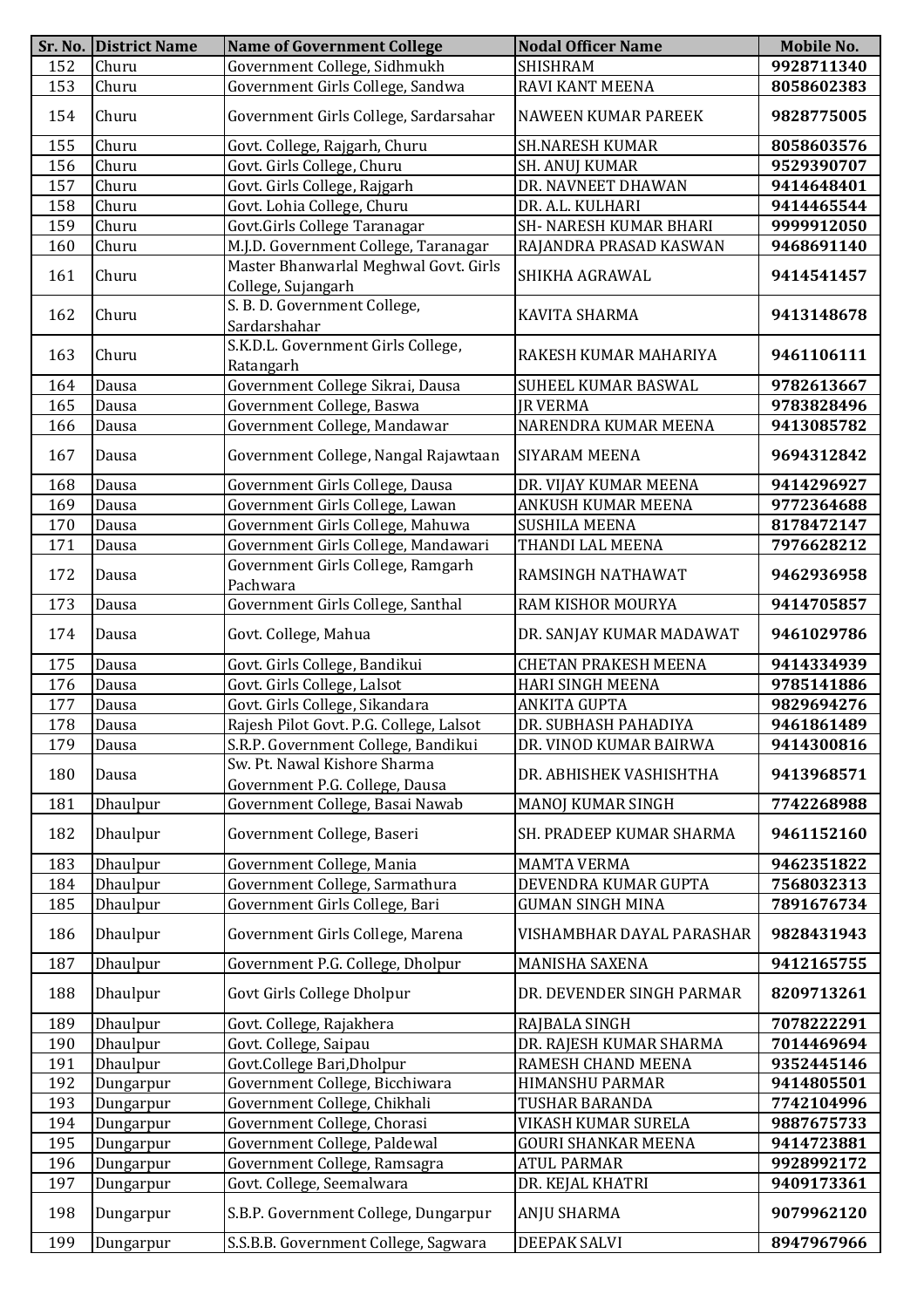|     | Sr. No. District Name | <b>Name of Government College</b>                          | <b>Nodal Officer Name</b> | Mobile No. |
|-----|-----------------------|------------------------------------------------------------|---------------------------|------------|
| 200 | Dungarpur             | V. K. B. Government Girls College,<br>Dungarpur            | DR. VIVEK MANDOT          | 7821869069 |
| 201 | Hanumangarh           | Government College, Bhadra                                 | <b>SURESH KUMAR</b>       | 9413536832 |
| 202 | Hanumangarh           | Government College, Rawatsar                               | <b>BHAG SINGH PARMAR</b>  | 9875294912 |
| 203 | Hanumangarh           | Government College, Tibbi                                  | N.S. BHAMBHU              | 9414431868 |
| 204 | Hanumangarh           | Government Girls College, Nohar                            | SURENDRA CHOUDHARY        | 9887678381 |
| 205 | Hanumangarh           | Govt. Girls College, Hanumangarh                           | RADHA KUMARI              | 9024428519 |
| 206 | Hanumangarh           | Govt. Nehru Memorial College,<br>Hanumangarh               | SMT. BHAWANA              | 9460787828 |
| 207 | Hanumangarh           | S. N.D.B. Govt. College, Nohar                             | DR. SANJEEV KUMAR BANSAL  | 9414501725 |
| 208 | Jaipur                | B.B.D Government College Chimanpura                        | <b>SUNITA YADAV</b>       | 9602479623 |
| 209 | Jaipur                | <b>B.N.D. Government Arts College</b><br>Chimanpura        | DR. GAGAN B KHANA         | 9414057722 |
| 210 | Jaipur                | Baba Gangadas Govt. Girls College,<br>Shahpura             | DR.LATIKA M PANDEY        | 9414779880 |
| 211 | Jaipur                | Government College For Deaf And Dumb,<br>Jaipur            | <b>MAMTA ROKANA</b>       | 8696909992 |
| 212 | Jaipur                | Government College, Andhi                                  | RAJENDRA PRASAD MEENA     | 8890098538 |
| 213 | Jaipur                | Government College, Bagru                                  | <b>VINITA TANWAR</b>      | 9462688656 |
| 214 | Jaipur                | Government College, Dudu                                   | DR SANDEEPAN KUMAR ARYA   | 9413205943 |
| 215 | Jaipur                | Government College, Jaipur                                 | DR. RAM DHAN SAINI        | 9414081721 |
| 216 | Jaipur                | Government College, Jamdoli                                | JAGDISH PRASAD BILONIYA   | 9414445356 |
| 217 | Jaipur                | Government College, Kanwar Nagar,<br>Brahmpuri, Jaipur     | AJEET SINGH CHOUDHARY     | 9413073568 |
| 218 | Jaipur                | Government College, Kishangarh Renwal   SURESH CHANDER JAT |                           | 9571415168 |
| 219 | Jaipur                | Government College, Kotkhawada                             | PAPPURAM KOLI             | 9414329221 |
| 220 | Jaipur                | Government College, Paota                                  | PRITAM RAJ                | 9571405620 |
| 221 | Jaipur                | Government College, Radawas                                | <b>BHANARAM JAT</b>       | 9460279688 |
| 222 | Jaipur                | Government College, Sanganer                               | DR. HARSHITA RATHORE      | 7568817777 |
| 223 | Jaipur                | Government Girls College Gangori Bazar                     | <b>VINITA JAIMAN</b>      | 9314333337 |
| 224 | Jaipur                | Government Girls College, Baskhoh                          | RAM NARAIN MEENA          | 9414336195 |
| 225 | Jaipur                | Government Girls College, Chaksu                           | <b>GOKUL CHAND MEENA</b>  | 9414905446 |
| 226 | Jaipur                | Government Girls College, Chomu                            | <b>HANSA LUNAYACH</b>     | 9460814177 |
| 227 | Jaipur                | Government Girls College, Dudu                             | <b>SARITA JAIN</b>        | 9829015648 |
| 228 | Jaipur                | Government Girls College, Gangapole                        | <b>ALPANA PAREEK</b>      | 7597783571 |
| 229 | Jaipur                | Government Girls College, Govindgarh                       | <b>TOFIQUE HUSSAIN</b>    | 9664301744 |
| 230 | Jaipur                | Government Girls College, Kishanpole,<br>Jaipur            | DR CHEENA PURI            | 9950808710 |
| 231 | Jaipur                | Government Girls College, Sanganer                         | SOURABH SHARMA            | 7877711444 |
| 232 | Jaipur                | Government Girls College, Vidhyadhar<br>Nagar              | MOHAMMAD IBRAHIM          | 8302103864 |
| 233 | Jaipur                | Govt. College, Bassi                                       | RAJVEER SINGH SHEKHAWAT   | 9414208003 |
| 234 | Jaipur                | Govt. College, Chaksu                                      | DR. GANESH SHARMA         | 9829052990 |
| 235 | Jaipur                | Govt. College, Jamwa Ramgarh                               | SHIV KUMAR MEENA          | 9414399039 |
| 236 | Jaipur                | Govt. College, Phagi                                       | HANUMAN PRASAD SHREEMAL   | 8955599544 |
| 237 | Jaipur                | Govt. College, Viratnagar                                  | <b>BALRAM KASANA</b>      | 9982007516 |
| 238 | Jaipur                | Govt.Shakambhar P.G. College<br>Sambharlake                | DR SNEH LATA SINGH        | 9461589759 |
| 239 | Jaipur                | L.B.S. Government P.G. College, Kotputli                   | <b>SH. DESHRAJ YADAV</b>  | 9660090251 |
| 240 | Jaipur                | S.P.D.M. Government Girls College,<br>Kotputli             | MANOJ KUMAR SAINI         | 9509349900 |
| 241 | Jaipur                | Seth R.L.Saharia Govt. P.G. College,<br>Kaladera           | DR. RENU SINGH            | 9414595136 |
| 242 | Jaisalmer             | Government College, Bhaniyana                              | <b>MEHRAB KHAN</b>        | 9828561069 |
| 243 | Jaisalmer             | Government College, Fatehgarh                              | <b>ASHOK ARYA</b>         | 9414761324 |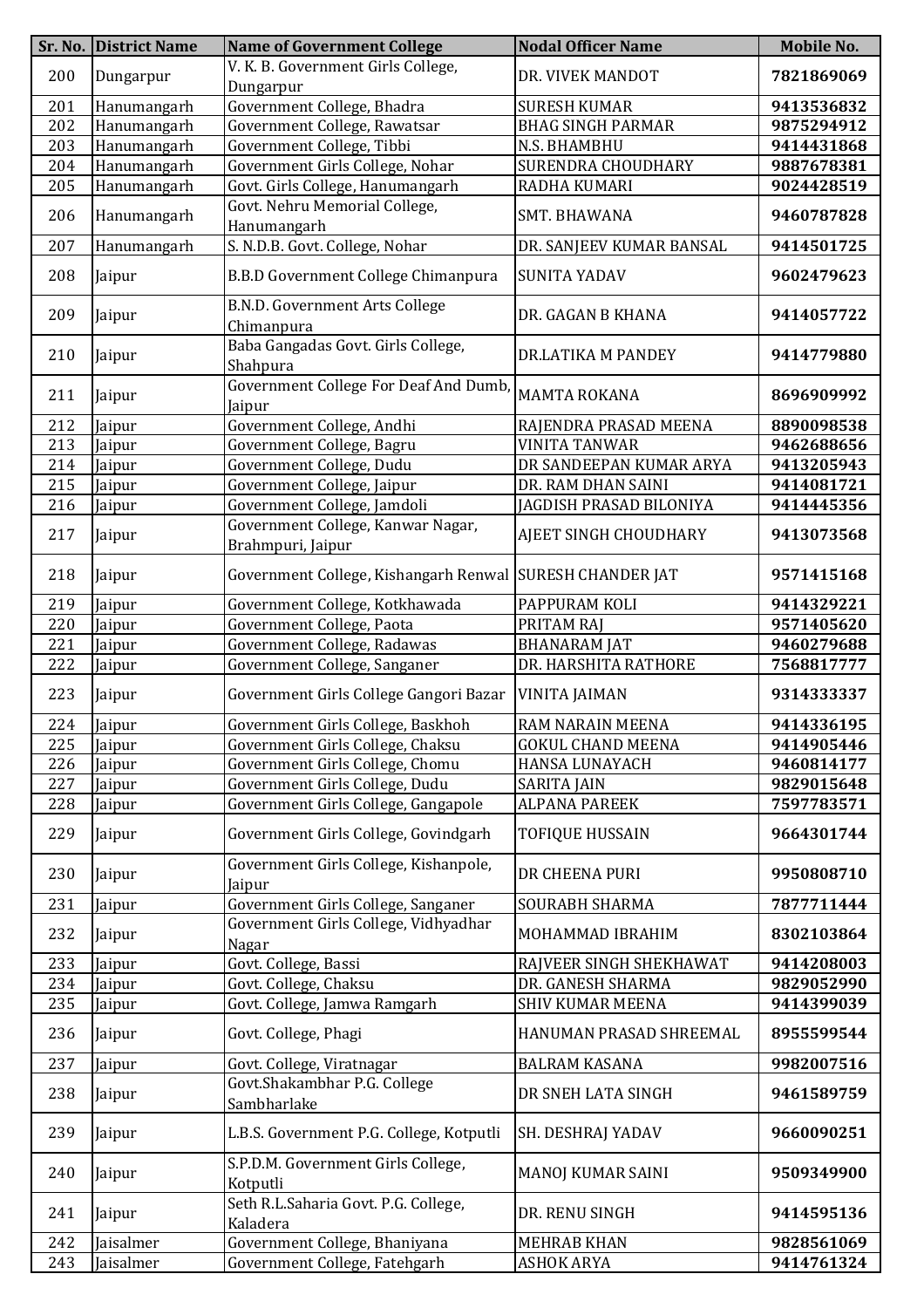|     | Sr. No. District Name | <b>Name of Government College</b>                                 | <b>Nodal Officer Name</b>   | Mobile No. |
|-----|-----------------------|-------------------------------------------------------------------|-----------------------------|------------|
| 244 | Jaisalmer             | Government College, Ramgarh                                       | CHHAGAN LAL                 | 9772541602 |
| 245 | Jaisalmer             | Government College, Sankra                                        | G.L. JAIPAL                 | 9414418571 |
| 246 | Jaisalmer             | Government Girls College, Pokaran                                 | <b>JHANWAR RAM</b>          | 9079977386 |
| 247 | Jaisalmer             | Govt.College Pokaran                                              | SUSHMA SHARMA SONI          | 9057232490 |
| 248 | Jaisalmer             | M. L. S. Govt. Girls P. G. College, Jaisalmer   KAILASH DAN RATNU |                             | 9636575611 |
| 249 | Jaisalmer             | S.B.K. Government College, Jaisalmer                              | DR.S.S.MEENA                | 9414328596 |
| 250 | Jalore                | G.K. Gowani Govt. College, Bhinmal                                | MAJOR KOMAL KATYAL          | 9414895329 |
| 251 | Jalore                | Government College, Raniwara                                      | HIMANSHU PANDYA             | 9636582655 |
| 252 | Jalore                | Government College, Rewatra                                       | <b>SURESH KUMAR MEENA</b>   | 9116431693 |
| 253 | Jalore                | Government P.G. College, Jalore                                   | SH.PANKAJ KUMAR             | 9460005506 |
| 254 | Jalore                | Govt. College, Ahore                                              | DR. ASHOK KUMAR KHORWAL     | 9024996605 |
| 255 | Jalore                | Govt. College, Chitalwana                                         | <b>BANSI LAL</b>            | 9587121833 |
| 256 | Jalore                | Govt. College, Sanchore                                           | SH. MOOLA RAM               | 9549113657 |
| 257 | Jalore                | S. R. S. K. J. Govt. Girls College, Jalore                        | SH. MOHAMMAD IRFAN          | 9413820290 |
| 258 | Jhalawar              | Birla Government College, Bhawani<br>Mandi                        | RAJENDRA KUMAR              | 9587424668 |
| 259 | Jhalawar              | Government Girls P.G. College, Jhalawar                           | MEENAKSHI GURJAR            | 8107283237 |
| 260 | Jhalawar              | Government P.G. College, Jhalawar                                 | AJAY KUMAR GUPTA            | 7014966620 |
| 261 | <b>Ihalawar</b>       | Govt. College, Chau Mahala                                        | MANISH KUMAR NANIWAL        | 9982429966 |
| 262 | <b>Ihalawar</b>       | Govt. College, Khanpur                                            | <b>USHA JAIN</b>            | 9413185859 |
| 263 | <b>Ihalawar</b>       | Govt. College, Manoharthana                                       | <b>BRIJ MOHAN BALAI</b>     | 9602026563 |
| 264 | Jhalawar              | Govt. College, Pidawa                                             | SURBHI SINGHAL              | 6377562050 |
| 265 | Jhunjhunu             | Government College Gudha, Jhunjhunu                               | <b>SH. SHOURYA BURI</b>     | 9694726323 |
| 266 | Jhunjhunu             | Government College, Buhana                                        | SURENDRA KUMAR BHARGAV      | 9461426298 |
| 267 | Jhunjhunu             | Government College, Chirawa                                       | <b>VINOD KUMAR</b>          | 9461427422 |
| 268 | Jhunjhunu             | Government College, Malsisar                                      | POONAM SHARMA               | 9414347186 |
| 269 | Jhunjhunu             | Government College, Suraj Garh                                    | DR. SITARAM BHARGAVA        | 9929873475 |
| 270 | Jhunjhunu             | Government College, Udaipur Wati                                  | <b>RAKESH KUMAR</b>         | 9928145889 |
| 271 | <b>Thunjhunu</b>      | Government Girls College, Alsisar                                 | <b>KISHORE KUMAR</b>        | 9414801453 |
| 272 | Jhunjhunu             | Government Girls College, Babai (Khetri)   MANOJ KUMAR SHARMA     |                             | 7737703981 |
| 273 | <b>Ihunihunu</b>      | Government Girls College, Guda                                    | VIJENDER SINGH TANWAR       | 9413548715 |
| 274 | Jhunjhunu             | Government Girls College, Mandrela                                | <b>VINOD KUMAR</b>          | 9571757570 |
| 275 | Jhunjhunu             | Government Girls College, Mukandgarh                              | <b>OMPRAKASH SWAMI</b>      | 7297880480 |
| 276 | <b>Ihunjhunu</b>      | Govt. Girls College, Hetamsar                                     | <b>SUBHASH CHANDAR</b>      | 9414541691 |
| 277 | Jhunjhunu             | S.N.M.T. Government Girls College,<br>Jhunjhunu                   | PRITAM SINGH                | 9413566392 |
| 278 | Jhunjhunu             | S.R.R.M. Government College, Jhunjhunu                            | <b>GORDHAN LAL DIGARWAL</b> | 9460556380 |
| 279 | Jhunjhunu             | S.V. Government College, Khetri                                   | DR. C.P.KULSHRESHTHA        | 9414081699 |
| 280 | Jhunjhunu             | Shri Radheshyam R Morarka<br>Government College, Nawalgarh        | DR. SHRAWAN KUMAR SAINI     | 9414491448 |
| 281 | Jodhpur               | Government College, Bawari                                        | DR. BRIJ LAL BHADU          | 9413848045 |
| 282 | Jodhpur               | Government College, Jodhpur                                       | <b>MANISHA DAVE</b>         | 9057285094 |
| 283 | Jodhpur               | Government College, Kudi Bhagtasni                                | DR. SHILPI DOODWAL          | 9166289262 |
| 284 | Jodhpur               | Government College, Lohawat                                       | <b>RAM SWROOP</b>           | 8949226852 |
| 285 | Jodhpur               | Government College, Luni                                          | <b>BALVEER CHOUDHARY</b>    | 9414113259 |
| 286 | Jodhpur               | Government College, Piparcity                                     | <b>KAMALJEET KAUR MEHTA</b> | 9413661130 |
| 287 | Jodhpur               | Government College, Shergarh                                      | <b>MOHAN DAN</b>            | 9982704069 |
| 288 | Jodhpur               | Government Girls College, Bhopalgarh                              | <b>DEEPMALA</b>             | 9414125551 |
| 289 | Jodhpur               | Government Girls College, Lohawat                                 | <b>USHA PUROHIT</b>         | 9413142302 |
| 290 | Jodhpur               | Government Girls College, Shekhala                                | <b>JAWAN DAN</b>            | 9440990471 |
| 291 | Jodhpur               | Government Girls College, Soorsagar                               | <b>PRAVEEN</b>              | 8291626719 |
| 292 | Jodhpur               | Govt College Balesar Jodhpur                                      | MAHENDRA SINGH RATHORE      | 9588093810 |
| 293 | Jodhpur               | Govt. College Bilara                                              | SHASHIBALA SHARMA           | 9414003491 |
| 294 | Jodhpur               | Govt. College, Bap                                                | <b>JAI PRAKASH</b>          | 6375422022 |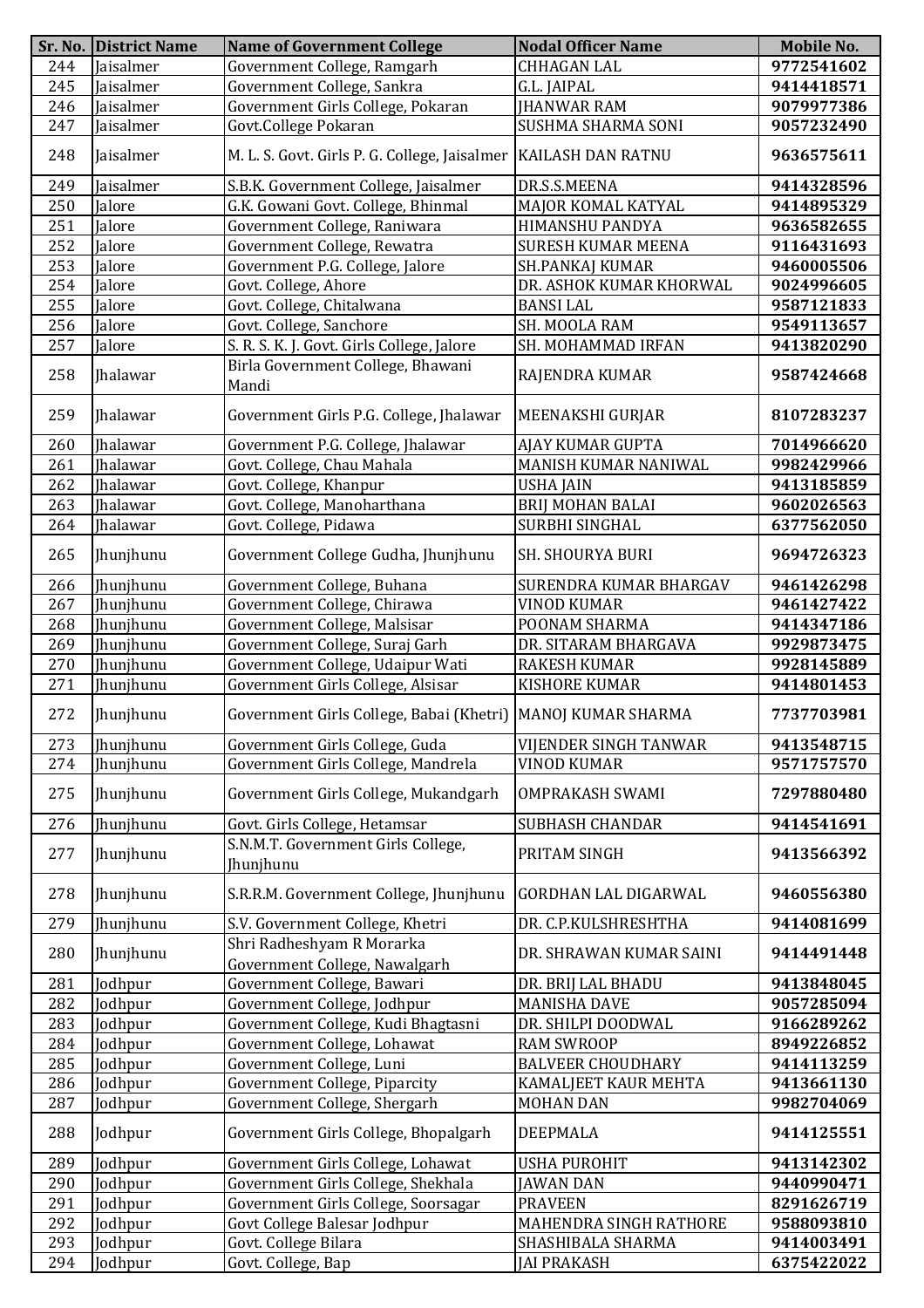|     | Sr. No. District Name | <b>Name of Government College</b>                     | <b>Nodal Officer Name</b>                | Mobile No. |
|-----|-----------------------|-------------------------------------------------------|------------------------------------------|------------|
| 295 | Jodhpur               | Govt. College, Osian                                  | DR. HARISINGH                            | 9414476762 |
| 296 | Jodhpur               | Govt. Girls College, Magra Punjala                    | KANHAIYA LAL SARAN                       | 9461440428 |
| 297 | Jodhpur               | Govt. Girls College, Tivri Mathania                   | <b>CHUNA RAM SUTHAR</b>                  | 9414608424 |
| 298 | Jodhpur               | J.N.M.P. Government College, Phalodi                  | PRAMILA RAJPUT                           | 9414134850 |
| 299 | Jodhpur               | S.S.D.C.L.B. Government Girls College,<br>Pipar City  | DR. NAVNEET                              | 9460791845 |
| 300 | Jodhpur               | Spm Govt. College Bhopalgarh, Jodhpur                 | <b>RAM KISHOR</b>                        | 9829088112 |
| 301 | Karauli               | Government College, Hindaun City                      | <b>SARWEJEET MEENA</b>                   | 9413922040 |
| 302 | Karauli               | Government College, Karauli                           | SH. RAFIQUE AHEMAD                       | 9462554533 |
| 303 | Karauli               | Government College, Masalpur                          | <b>VIVEK SHARMA</b>                      | 8104007070 |
| 304 | Karauli               | Government Girls College, Hindon City                 | MUKESH KUMAR GOYAL                       | 9414315205 |
| 305 | Karauli               | Government Girls College, Karauli                     | <b>HARIKESH MEENA</b>                    | 9351540358 |
| 306 | Karauli               | Government Girls College, Katkar                      | <b>BHOLARAM SHARMA</b>                   | 9414486583 |
| 307 | Karauli               | Government Girls College, Todabhim                    | <b>GOVIND SHARAN SHARMA</b>              | 9414782593 |
| 308 | Karauli               | Govt. College Nadauti Karauli                         | K.K. MEENA                               | 9024444972 |
| 309 | Karauli               | Govt. College, Mandrayal                              | DR. KALYAN LAL MEENA                     | 9460704494 |
| 310 | Karauli               | Govt.College, Todabhim                                | <b>CHANDAN MAL SHARMA</b>                | 9785954219 |
| 311 | Karauli               | Govt.College Sapotra                                  | SH. K.K. GULHANIYAN                      | 8112291908 |
| 312 | Kota                  | Government Arts College, Kota                         | DR. AJAY VIKRAM SINGH<br><b>CHANDELA</b> | 7014603040 |
| 313 | Kota                  | Government Arts Girls College, Kota                   | <b>ARCHANA SAHARE</b>                    | 9414225717 |
| 314 | Kota                  | Government College, Itawa                             | NARENDRA KUMAR MEENA                     | 9887561268 |
| 315 | Kota                  | Government College, Kanwas                            | SH. PANCHU LAL                           | 8829817779 |
| 316 | Kota                  | Government College, Kota                              | R. P. SOMANI                             | 9413276845 |
|     | Kota                  |                                                       |                                          |            |
| 317 |                       | Government College, Ramganj Mandi                     | SH. SANJAY SINGH GURJAR                  | 7891739190 |
| 318 | Kota                  | Government Commerce College, Kota                     | NIDHI GOYAL                              | 9929334567 |
| 319 | Kota                  | Government Commerce Girls College,<br>Kota            | CA HITENDRA KUMAR GUPTA                  | 9460680308 |
| 320 | Kota                  | Government Girls College, Rampura                     | <b>JEETESH JOSHI</b>                     | 9928509265 |
| 321 | Kota                  | Jdb Government Girls College, Kota                    | DR. VIJAY DEVRA                          | 7597747381 |
| 322 | Kota                  | Shaheed Hemraj Meena Government<br>College, Sangod    | DR. SHRUTI AGRAWAL                       | 9460815653 |
| 323 | Nagaur                | Bangur Government P.G. College,<br>Didwana            | DR. ATUL GARG                            | 9414213687 |
| 324 | Nagaur                | Government College, Kuchera                           | <b>MANISH JOSHI</b>                      | 9414350189 |
| 325 | Nagaur                | Government College, Makrana                           | HARI SHANKAR YADAV                       | 9799570850 |
| 326 | Nagaur                | Government Girls College, Didwana                     | REKHA VERMA                              | 9829188453 |
| 327 | Nagaur                | Government Girls College, Khinwsar                    | NEETIKA THOLIA                           | 6375930269 |
| 328 | Nagaur                | Government Girls College, Kuchaman<br>City            | MONA AGARWAL                             | 7597979800 |
| 329 | Nagaur                | Government Girls College, Ladnu                       | SURENDRA KAGAT                           | 9829859891 |
| 330 | Nagaur                | Government Girls College, Merta City                  | <b>BALDEV RAM</b>                        | 9461350865 |
| 331 | Nagaur                | Government Girls College, Nagaur                      | <b>MAYA JAKHAR</b>                       | 9828012206 |
| 332 | Nagaur                | Government Girls College, Panchla<br>Siddha           | SAROJ KUMARI FAGODIYA                    | 9460221924 |
| 333 | Nagaur                | Govt. College, Degana                                 | <b>GOVIND SARSWAT</b>                    | 9413269211 |
| 334 | Nagaur                | Govt. College, Khinwsar                               | <b>VIJAY PRAKASH</b>                     | 9414216396 |
| 335 | Nagaur                | Govt. College, Manglana                               | SH. B.R. BHAMU                           | 7976804783 |
| 336 | Nagaur                | Govt. College, Merta City                             | ANIL KUMAR CHANDOLIA                     | 9782169060 |
| 337 | Nagaur                | Govt. College, Nawa                                   | GAJENDAR KUMAR JANGIR                    | 9610355911 |
| 338 | Nagaur                | Govt. College, Prabatsar                              | <b>GOPEE RAM</b>                         | 9983545782 |
| 339 | Nagaur                | Govt.College Jayal Nagaur                             | <b>RAMESH KUMAR</b>                      | 9413973086 |
| 340 | Nagaur                | S.B.R.M. Government P.G. College, Nagaur DR. HEMA RAM |                                          | 9887539770 |
| 341 | Pali                  | Bangur Government P.G College, Pali                   | KULDEEP SINGH GEHLOT                     | 8209303939 |
| 342 | Pali                  | Government College Jaitaran                           | <b>NARENDER KUMAR</b>                    | 9929242442 |
| 343 | Pali                  | Government College, Marwar Jn.                        | <b>RAUNAK KUMAR</b>                      | 9537761516 |
| 344 | Pali                  | Government College, Raipur                            | SH. BALKISHAN MALAKAR                    | 9772868932 |
| 345 | Pali                  | Government College, Rohat                             | PRAKASH DAN CHARAN                       | 9610523777 |
|     |                       |                                                       |                                          |            |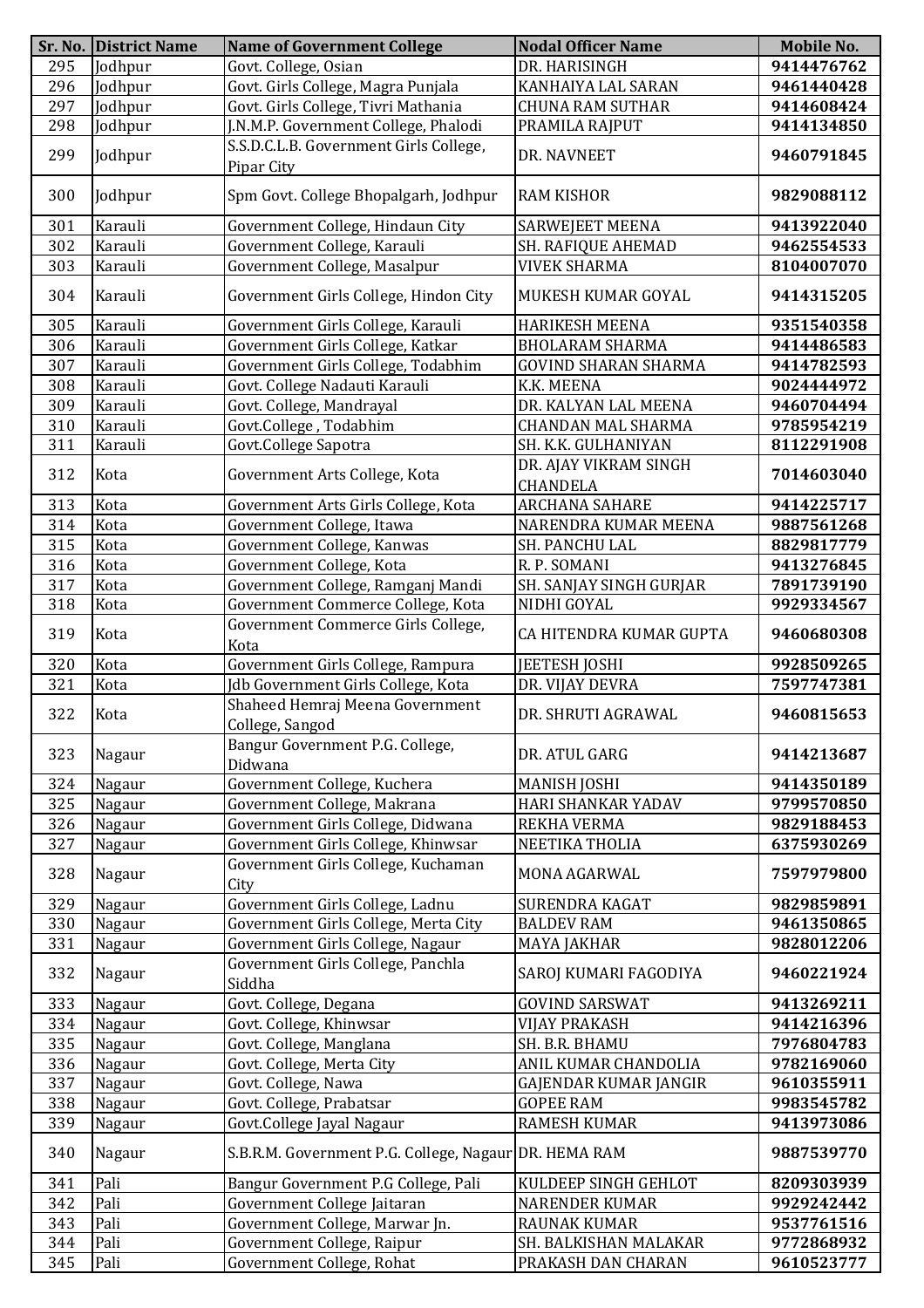|     | Sr. No. District Name | <b>Name of Government College</b>                         | <b>Nodal Officer Name</b>            | Mobile No. |
|-----|-----------------------|-----------------------------------------------------------|--------------------------------------|------------|
| 346 | Pali                  | Government Girls College, Bada Guda                       | KANHAIYA LAL BAIRWA                  | 9795806534 |
| 347 | Pali                  | Government Girls College, Jojawar                         | VIKRAM CHOUHAN                       | 9829413611 |
| 348 | Pali                  | Government Girls College, Takhatgarh                      | <b>MADAN SINGH</b>                   | 7742077204 |
| 349 | Pali                  | Govt College Bali                                         | DR. UMMED KUMAR<br>CHOUDHARY         | 9784583901 |
| 350 | Pali                  | Govt. College, Sojat City                                 | DR. SUBHASH CHANDER NAVAL            | 9413708120 |
| 351 | Pali                  | Govt. College, Sumerpur                                   | DR. ANAMIKA SHEKHAWAT                | 9413145371 |
| 352 | Pali                  | S.G.P.B. Government Girls College, Pali                   | SH. PRASEN PANWAR                    | 9928493676 |
| 353 | Pali                  | Shri Ai Mata Govt. Girls College, Sojat City ANIL RAMAWAT |                                      | 9694037333 |
| 354 | Pratapgarh            | Government College, Bhachundla                            | MOHAN LAL MEGHWAL                    | 8955578080 |
| 355 | Pratapgarh            | Govt. College Dhariyaad, Dist. Pratapgarh<br>Raj.         | ANIL KUMAR PALIWAL                   | 8209918989 |
| 356 | Pratapgarh            | Govt. College, Chhoti Sadri                               | SAWAN KUMAR JANGID                   | 9414978535 |
| 357 | Pratapgarh            | Govt. College, Peepalkhunt                                | <b>BANWARI LAL MEENA</b>             | 8290622355 |
| 358 | Pratapgarh            | Govt. Girls College, Pratapgarh                           | RAMESH CHAND MEENA                   | 8108430189 |
| 359 | Pratapgarh            | Govt. P.G. College, Pratapgarh                            | DR. MUNNA LAL MEENA                  | 9414557129 |
|     |                       |                                                           |                                      |            |
| 360 | Rajsamand             | Government College ,Devgarh                               | RAJDEEP SINGH SANDU                  | 7300436160 |
| 361 | Rajsamand             | Government College, Bhim                                  | PREM SINGH CHOUHAN                   | 9950762640 |
| 362 | Rajsamand             | Government College, Khamnor                               | NARENDRA KUMAWAT                     | 9828085633 |
| 363 | Rajsamand             | Government Girls College, Bhim                            | DHARMENDRA SHARMA                    | 8619961453 |
| 364 | Rajsamand             | Government Girls College, Nathdwara                       | DR.PUNITA CHORDIA                    | 9460243506 |
| 365 | Rajsamand             | Government Girls College, Rajsamand                       | MUKESH KUMAR MENARIA                 | 9929340490 |
| 366 | Rajsamand             | Govt. College, Kumbhalgarh                                | DR. TRIBHUVAN SINGH JHALA            | 7742359172 |
| 367 | Rajsamand             | Govt. College, Railmagra                                  | YOGESH CHITARA                       | 9887639395 |
| 368 | Rajsamand             | Kiran Maheshwari Govt. College,<br>Kunwariya              | KRISHAN KUMAR KUMAWAT                | 8377917640 |
| 369 | Rajsamand             | S.M.B. Government College, Nathdwara                      | DR. S.K. DALAL                       | 9928192661 |
| 370 | Rajsamand             | Seth Rang Lal Kothari Govt. P.G. College,<br>Rajsamand    | DR. SUMAN BADOLA                     | 9461015619 |
| 371 | Rajsamand             | Shld Govt. College Amet                                   | SH. RAMESHVER LAL GURJAR             | 8824741400 |
| 372 | Sawai Madhopur        | Government College, Chauth Ka Barwara                     | <b>MANMOHAN SHARMA</b>               | 9413709555 |
| 373 | Sawai Madhopur        | Government College, Gangapur City                         | PROF. MAHENDRA KUMAR<br><b>MEENA</b> | 7877111888 |
| 374 | Sawai Madhopur        | Government College, Malarna Dungar                        | <b>SURESH CHAND MEENA</b>            | 9413051999 |
| 375 | Sawai Madhopur        | Government Girls College, Gangapur City                   | <b>RAMKESH MEENA</b>                 | 9887995480 |
| 376 | Sawai Madhopur        | Government Girls College, Mitarpura                       | SOMESH KUMAR SINGH                   | 9414964207 |
| 377 | Sawai Madhopur        | Government Girls College, Wazeerpur                       | <b>BHEEM SINGH MEENA</b>             | 9413051767 |
| 378 | Sawai Madhopur        | Govt. College Bamanwas Sawai<br>Madhopur                  | PROF. SHRIKRISHNA MEENA              | 8562007370 |
| 379 | Sawai Madhopur        | Govt. College, Bonli                                      | DHARA SINGH MEENA                    | 9950222988 |
|     |                       |                                                           |                                      |            |
| 380 | Sawai Madhopur        | Govt. College, Khandar                                    | <b>JITENDERA KUMAR YADAV</b>         | 9887421387 |
| 381 | Sawai Madhopur        | Govt. Girls College, Sawai Madhopur                       | ARTI RANI SINGH                      | 9414287605 |
| 382 | Sawai Madhopur        | S.C.R.S. Government College, Sawai<br>Madhopur            | DR.LAKHPAT MEENA                     | 9461456808 |
| 383 | Sikar                 | Government Arts College, Sikar                            | ARVIND KUMAR MAHALA                  | 9414558554 |
| 384 | Sikar                 | Government College, Fatehpur                              | RAM SINGH SARWA                      | 9468676768 |
| 385 | Sikar                 | Government College, Khandela                              | ROHITASH YADAV                       | 9950771220 |
| 386 | Sikar                 | Government College, Losal                                 | <b>SURESH SAINI</b>                  | 9001405077 |
| 387 | Sikar                 | Government College, Nechhwa                               | MAHESH GITHALA                       | 9414468115 |
| 388 | Sikar                 | Government Girls College Hod                              | DR. K.C.VERMA                        | 8764412225 |
|     |                       | Government Girls College, Danta                           |                                      |            |
| 389 | Sikar                 | Ramgarh                                                   | <b>SL CHOPRA</b>                     | 9636847907 |
| 390 | Sikar                 | Government Girls College, Fatehpur                        | KAILASH CHAND SAINI                  | 9783681613 |